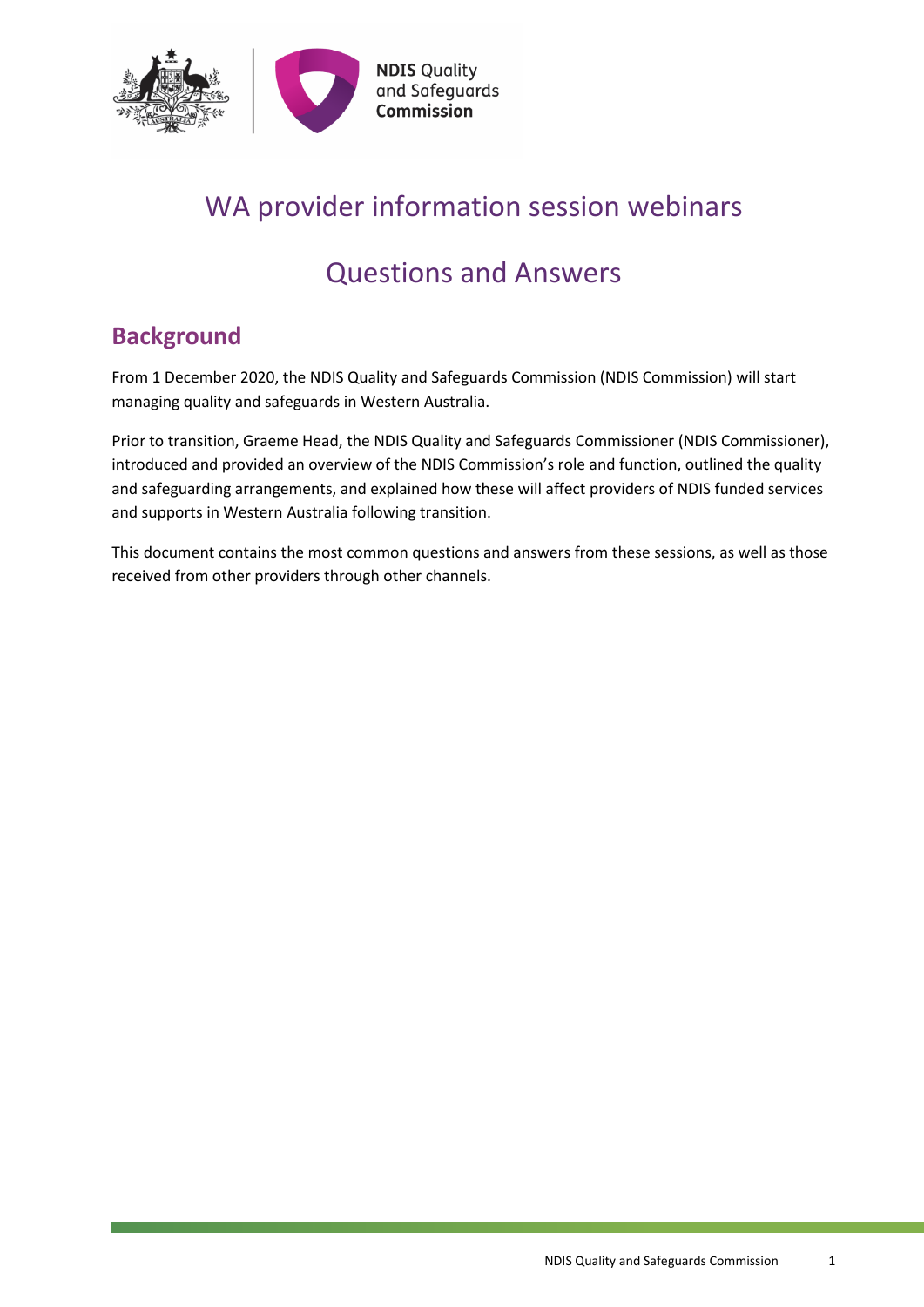<u> 1989 - Johann Barn, mars e</u>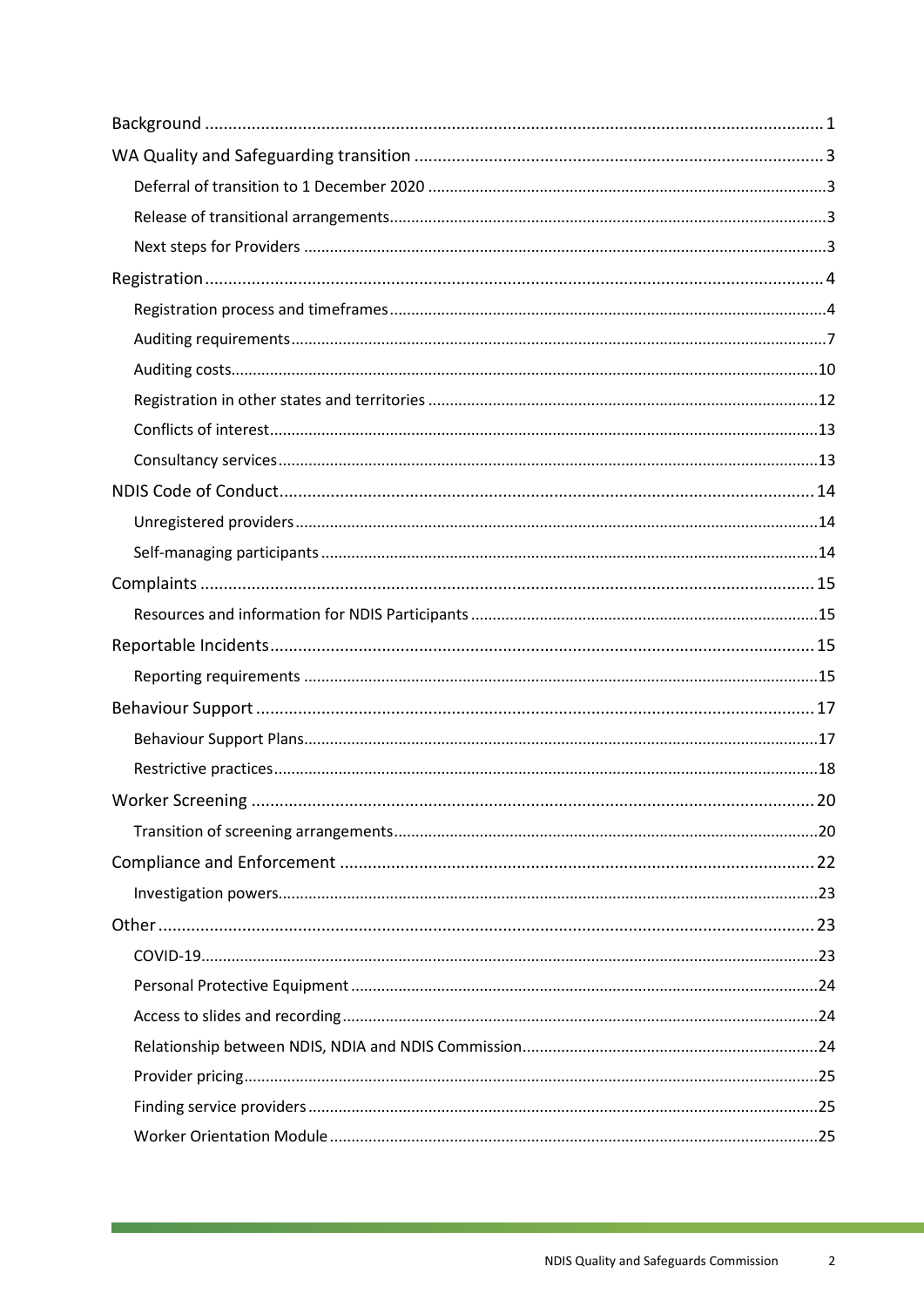# <span id="page-2-0"></span>**WA Quality and Safeguarding transition**

#### <span id="page-2-1"></span>**Deferral of transition to 1 December 2020**

*Will the NDIS Commission consider moving the transition date for WA taking into account current issues and challenges organisations are facing?*

The full, national rollout of the NDIS regulatory arrangements are on track with preparations underway for the WA transition. A standard approach to transition is being used which mirrors processes used for the transition of the other states and territories over the last two years.

On 21 May 2020, the [Western Australian government announced](https://www.mediastatements.wa.gov.au/Pages/McGowan/2020/05/More-time-for-transition-to-Quality-and-Safeguards-Commission.aspx) that Western Australia will delay the transition of NDIS quality and safeguarding functions to the NDIS Commission from the planned date of 1 July 2020 until 1 December 2020.

This means that until 1 December 2020, the Western Australian government will remain responsible for quality and safeguarding for NDIS participants in Western Australia.

The NDIS Commission will not be responsible for the registration or regulation of NDIS providers in Western Australia until 1 December 2020.

#### <span id="page-2-2"></span>**Release of transitional arrangements**

*When can we expect the release of 'Transitional arrangement rules' for WA across various provider rules and obligations?*

The *National Disability Insurance Scheme Act 2013* (NDIS Act 2013) and Rules are already in effect and are available on th[e NDIS Commission](https://www.ndiscommission.gov.au/about/legislation-rules-policies) website.

#### <span id="page-2-3"></span>**Next steps for Providers**

### *I would really like to have a good understanding of what changes, actions or steps are required by providers from 1 December*

On 7 October and again on 10 November 2020, the NDIS Quality and Safeguards Commissioner wrote to all registered NDIS providers in WA outlining key information about the NDIS Commission and registration requirements. A link t[o the letters](https://www.ndiscommission.gov.au/wa) is available on the [Western Australia](https://www.ndiscommission.gov.au/wa) webpage of the NDIS Commission website.

The NDIS Commission website contains information to assist providers of NDIS supports and services in Western Australia to understand their obligations from 1 December 2020. For example, we have developed a ['Then and now' fact sheet for providers in WA,](https://www.ndiscommission.gov.au/document/1931) which summarises several changes you should be aware of, and a 'Then and now – [reportable incidents and complaints' fact sheet,](https://www.ndiscommission.gov.au/document/2241) which provides guidance on reporting incidents and complaints in Western Australia before, and from, 1 December 2020.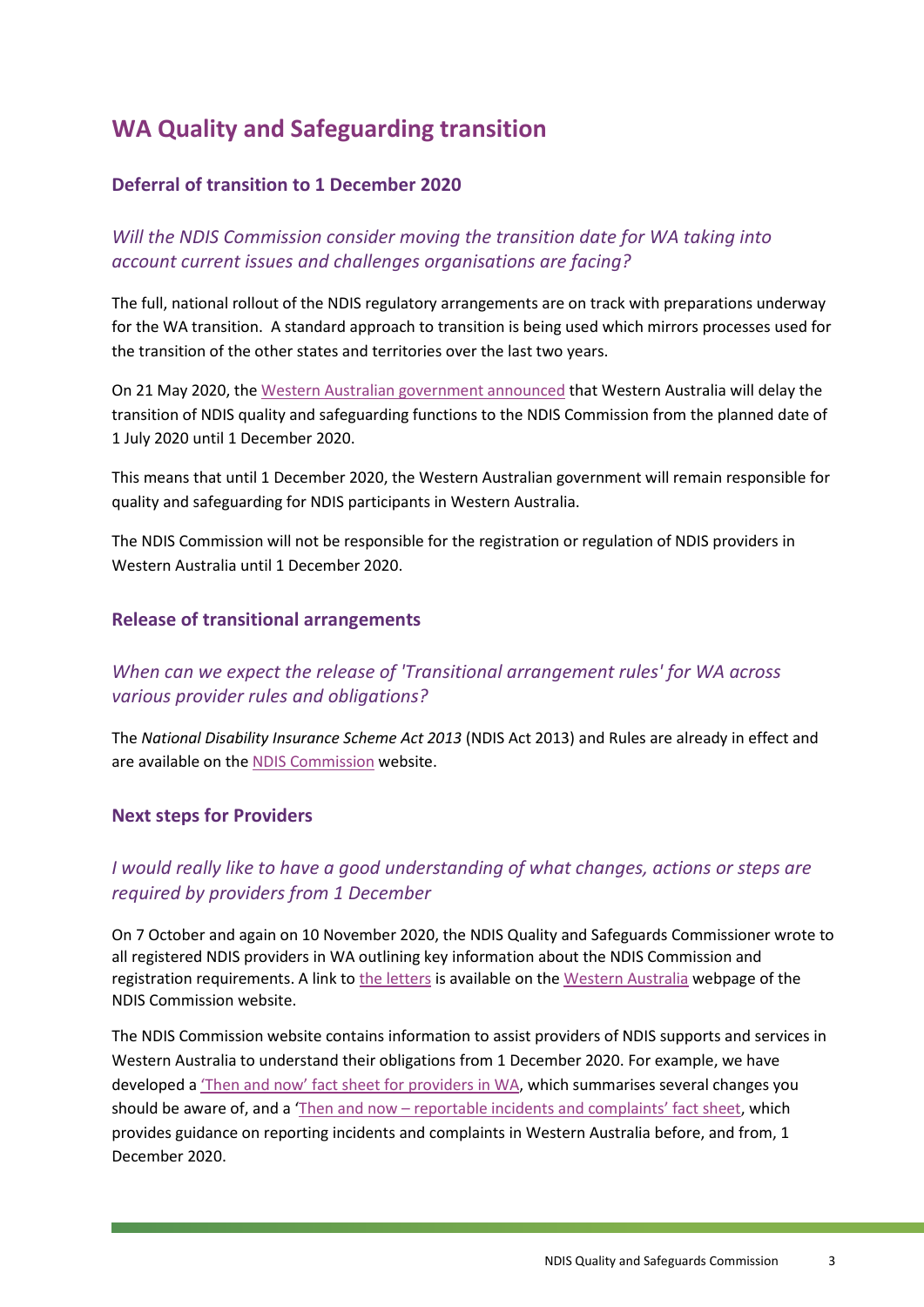For more general information, please see our **Provider information packs**, and the **Provider** section of the NDIS Commission website.

As we approach 1 December 2020, communication will increase to ensure sector and participant readiness including in November an information letter from the NDIS Commissioner to WA providers, and additional function-specific webinars.

# <span id="page-3-0"></span>**Registration**

#### <span id="page-3-1"></span>**Registration process and timeframes**

### *How soon will providers receive certificates of registration from the NDIS Commission to allow them to continue providing services?*

NDIS providers that are registered with the NDIA at transition time will have their details transferred to the NDIS Commission and will receive a certificate of registration which details the period for which their registration will continue to be in force. Certificates will be issued on 1 December 2020, to registered NDIS providers via email and post.

#### *What will be the period for registration renewal in WA from 1 December 2020?*

The registration renewal date for registered NDIS providers in WA will be included on the certificate of registration. This date will be between 4 and 12 months after 1 December 2020, depending on the registration groups you currently have and other factors.

If you are an existing registered NDIS provider with the NDIS Commission, you can begin the process of applying to renew your registration with the NDIS Commission if it is six months or less from the renewal date on your certificate of registration.

You must apply to renew registration before the end of the period of registration specified on your certificate of registration to ensure your registration has not ceased to be in force.

To apply to renew your registration, you will need to complete the online application process via the [NDIS Commission Portal.](https://www.ndiscommission.gov.au/providers/ndis-commission-portal) The [Renewal Quick Reference Guide](https://www.ndiscommission.gov.au/document/1016) is a useful resource to help you. You can also ask us for guidance to complete your renewal by contacting the NDIS Commission Registration Team on 1800 035 544.

### *Upon transition how long will you give already state-registered NDIS providers (i.e. grace period) before registration renewal is required to take place?*

An NDIS provider can be a person, business or organisation who delivers NDIS services and supports, and can include state government providers.

The process and timeframes for registration renewal for NDIS providers registered with the NDIA in WA, including state government agencies, will depend on the registration renewal date, which will be included on the certificate of registration provided by the NDIS Commission.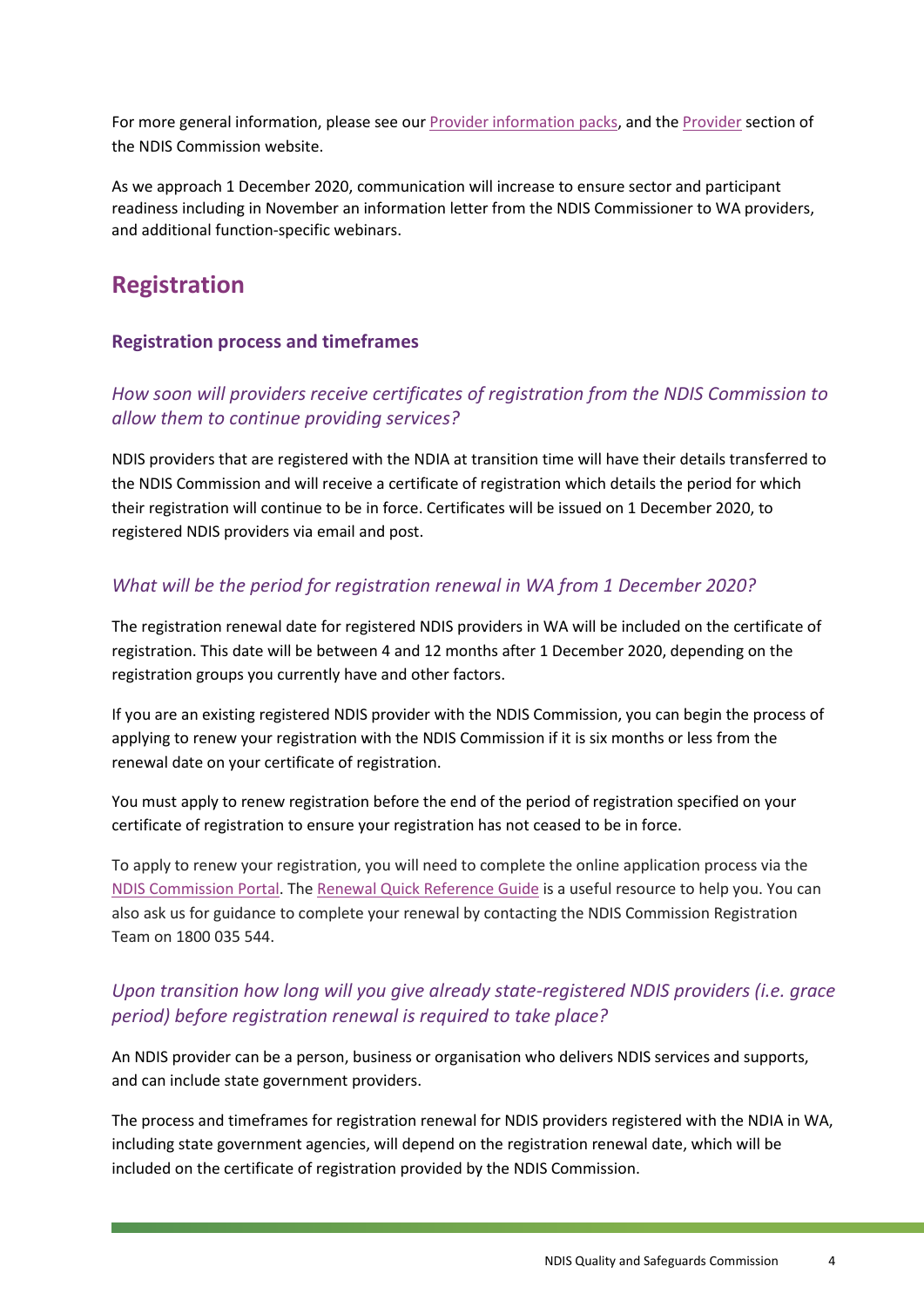### *Are we able to access the provider checklist prior to putting in a request for registration renewal?*

Yes, a [provider application pack](https://www.ndiscommission.gov.au/resources/application-pack) is available on the NDIS Commission website, which includes information on the [NDIS Practice Standards and Quality Indicators,](https://www.ndiscommission.gov.au/document/986) and [a process guide](https://www.ndiscommission.gov.au/document/991) for providers who wish to apply to become a registered NDIS provider, or to renew registration.

The [process guide](https://www.ndiscommission.gov.au/document/991) contains a high-level checklist of the information to be included in your NDIS provider registration application. **Note**: the checklist is not exhaustive and is intended to be used as a guide only.

#### *Where do we get information to start the re-registration process once we get the certificate of registration?*

The NDIS Commission website contains information about the process to apply for [renewal of your](https://www.ndiscommission.gov.au/providers/renew-your-registration)  [registration](https://www.ndiscommission.gov.au/providers/renew-your-registration) as a registered NDIS provider.

We have also developed a [quick reference guide](https://www.ndiscommission.gov.au/document/1016) to assist with the renewal of a registration.

For further information, refer to th[e Provider Information Pack](https://www.ndiscommission.gov.au/providers/more-information/providerpack) which includes useful information including a [registration renewal fact sheet.](https://www.ndiscommission.gov.au/sites/default/files/documents/2020-06/registration-renewal-factsheet-ov-june-2020.pdf)

*What about providers who are not currently registered with the NDIS Commission. How long does it take to receive registration approval after the auditor report is sent to the NDIS Commission?*

Providers in WA can apply for registration with the NDIS Commission from 1 December 2020.

Once an audit is complete, the auditor will submit the outcome of the audit to the NDIS Commission through th[e NDIS Commission Portal.](https://www.ndiscommission.gov.au/providers/ndis-commission-portal) In assessing your registration application, we will consider the outcomes of the audit report and conduct a [suitability assessment](https://www.ndiscommission.gov.au/document/1001) of your organisation and key personnel.

The NDIS Commission will then make a decision and contact you to let you know if your application has been successful and the reasons why or why not.

Some applications take longer to process than others. The timeframe depends on various factors, including the size and scale of your organisation, as well as the complexity and range of the supports and services you deliver.

### *With state registration for providers now being closed in WA, is there a way for prospective providers to become registered to provide supports and services from 1 December under the NDIS Commission?*

The NDIS Commission will be responsible for the registration and regulation of NDIS providers in Western Australia from 1 December 2020. The NDIA remains responsible for the registration of providers in Western Australia until that time and will continue to assess provider registration applications as they are received.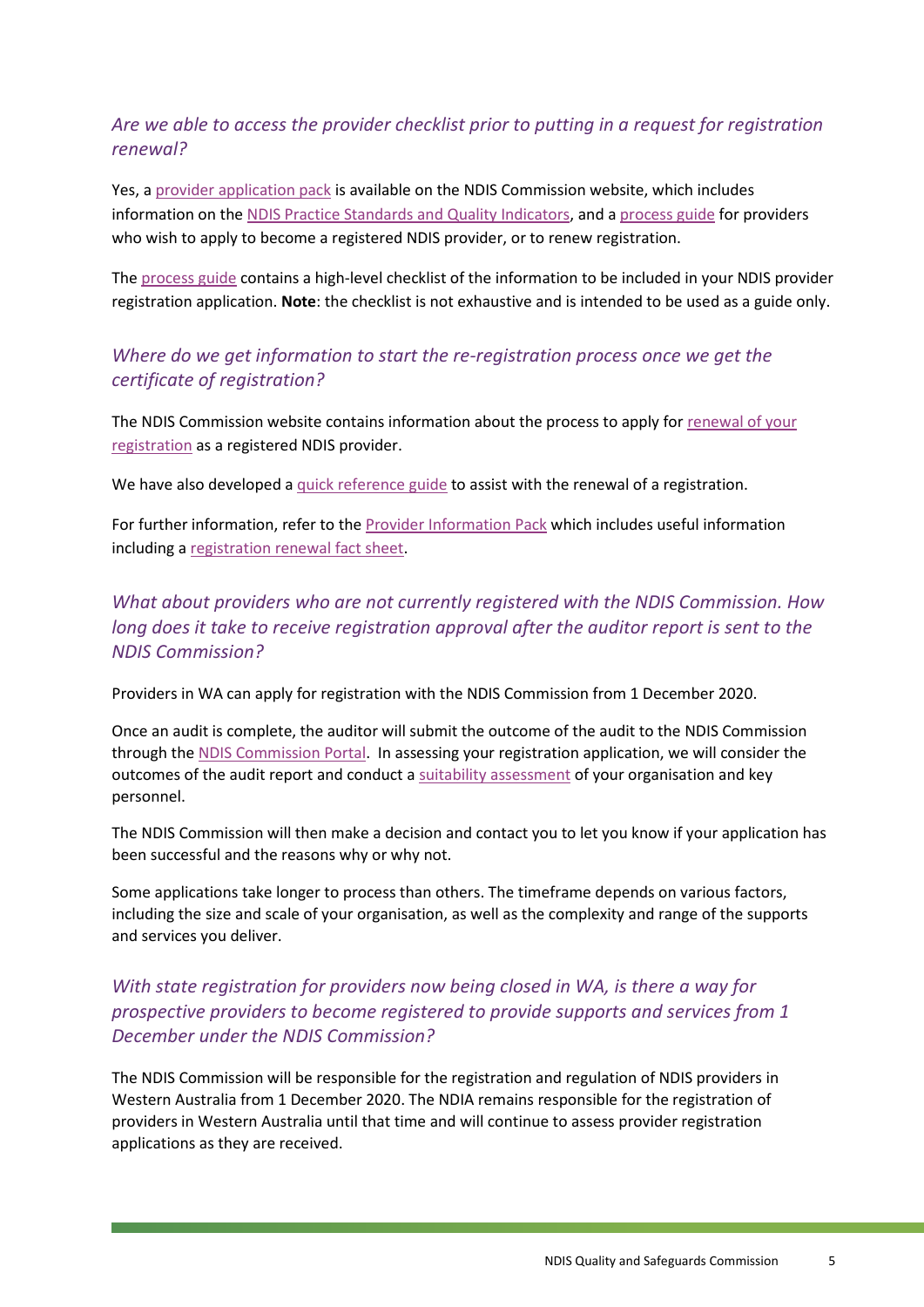Information about registering as a [registered NDIS provider in WA](https://www.ndis.gov.au/providers/becoming-ndis-provider/how-register/registering-provider-wa) until 1 December is on the National Disability Insurance Scheme (NDIS) [website.](https://www.ndis.gov.au/)

### *Is it true that there will be skill descriptors or capability frameworks for all registration groups soon? How can WA providers best prepare?*

The NDIS Commission is leading the development of a national NDIS Workforce Capability Framework to support consistency in practice and delivery of quality disability services across Australia. Further information about the [NDIS Workforce Capability Framework](https://www.ndiscommission.gov.au/workers/ndis-workforce-capability-framework) is available on ou[r website.](https://www.ndiscommission.gov.au/workers/ndis-workforce-capability-framework)

#### *What are some simple tips for a successful registration?*

- Be prepared read the information on our [website](https://www.ndiscommission.gov.au/providers/registered-provider-requirements) about the registration process.
- Give yourself time engage with your approved quality auditor early to ensure there is time for the audit and any follow up required. Your audit will provide valuable information about the quality of supports and services you deliver and how they can be improved.
- Be aware of your business requirements every provider is different and the registration process you undertake depends on your business and what your business will be offering.
- Contact the NDIS Commission if you have questions.
- We do not require you to use consultants. This is your business decision and cost. The best source of information on registration is the NDIS Commission's website.
- Familiarise yourself with the [National Disability Insurance Scheme \(Provider Registration and](https://www.ndiscommission.gov.au/about/legislation-rules-policies)  [Practice Standards\)](https://www.ndiscommission.gov.au/about/legislation-rules-policies) Rules 2018 and the [NDIS \(Quality Indicators\)](https://www.ndiscommission.gov.au/about/legislation-rules-policies) Guidelines 2018.
- Find out more about the responsibilities of approved quality auditors by reading the [National](https://www.ndiscommission.gov.au/about/legislation-rules-policies)  [Disability Insurance Scheme \(Approved Quality Auditors Scheme\) Guidelines 2018.](https://www.ndiscommission.gov.au/about/legislation-rules-policies)

#### *Where do I go to make sure our provider details are up to date?*

Organisations have until 20 November 2020 to check their organisation's details and registration groups in the NDIA's provider portal are accurate and up to date. This will ensure that the information that is transferred to the NDIS Commission on 1 December 2020 is correct. NDIS providers in WA that transition to the jurisdiction of the NDIS Commission on 1 December 2020 can also check their details in the [NDIS Commission Portal](https://www.ndiscommission.gov.au/providers/ndis-commission-portal) after 1 December 2020.

### *Why were practice standards developed that are different from the Indicators of Practice under the six National Standards for Disability Services?*

The NDIS Practice Standards specifically relate to NDIS provider registration. Together with the [NDIS](https://www.ndiscommission.gov.au/providers/ndis-code-conduct)  [Code of Conduct,](https://www.ndiscommission.gov.au/providers/ndis-code-conduct) the NDIS Practice Standards enable people with disability participating in the NDIS to be aware of what quality service provision they should expect from registered NDIS providers.

A [provider application pack](https://www.ndiscommission.gov.au/resources/application-pack) is available on the NDIS Commission website, which includes information on the [NDIS Practice Standards and Quality Indicators,](https://www.ndiscommission.gov.au/document/986) and a [process guide](https://www.ndiscommission.gov.au/document/991) for providers who wish to apply to become a registered provider.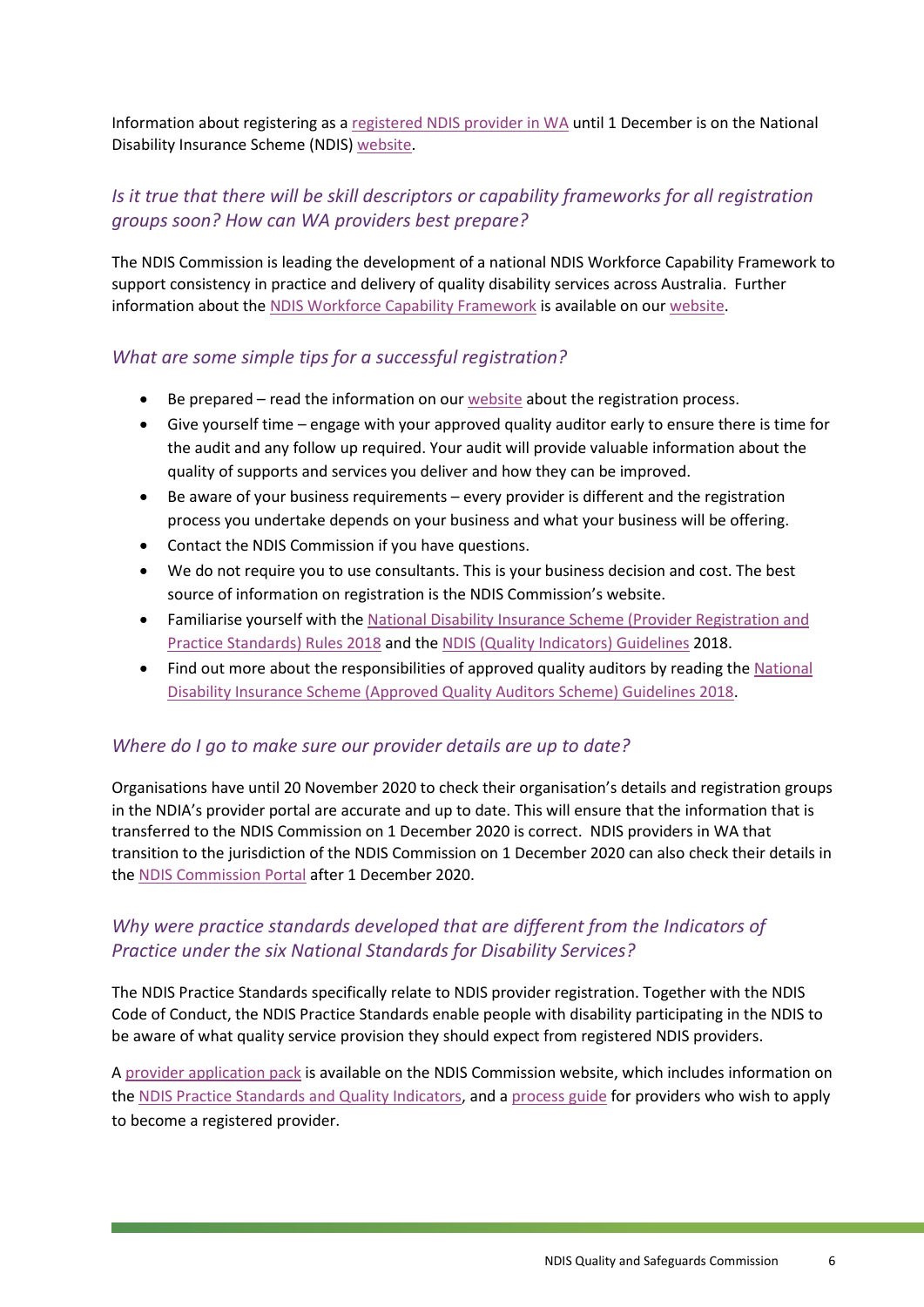#### <span id="page-6-0"></span>**Auditing requirements**

### *How do providers access information on auditing requirements, the NDIS Practice Standards and Quality Indicators? Will there be an evidence guide for the Practice Standards in the future?*

The National Disability Insurance Scheme (Provider Registration and Practice Standards) Rules 2018 (NDIS Practice Standards) specify the quality standards that registered NDIS providers must meet to provide supports and services to NDIS participants. Together with the [NDIS Code of Conduct,](https://www.ndiscommission.gov.au/providers/ndis-code-conduct) the NDIS Practice Standards build NDIS participants' awareness of what quality service provision they should expect from registered NDIS providers. The National Disability Insurance Scheme (Quality Indicators) Guidelines 2018 list the outcomes of the NDIS Practice Standards and also the associated quality indicators registered NDIS providers can use to demonstrate conformity with the outcomes.

During your application for registration renewal, we will advise you of the NDIS Practice Standards that apply to your organisation and the type of quality audit you require. This is based on your registration group(s). The Application Pack – [registration requirements by supports and services guide](https://www.ndiscommission.gov.au/document/1006) includes a table that shows the NDIS Practice Standard modules that applies to registration class/groups. We will guide and support you in understanding and meeting the requirements of registration.

A [provider application pack](https://www.ndiscommission.gov.au/resources/application-pack) is available on the NDIS Commission website, which includes information on the [NDIS Practice Standards and Quality Indicators,](https://www.ndiscommission.gov.au/document/986) and a [process guide](https://www.ndiscommission.gov.au/document/991) for providers who wish to apply to become a registered NDIS provider.

### *What or how is the scope of the audit decided upon (e.g. the number of the registration groups or the amount of provider activity)?*

Once you have submitted your application for registration (either to become a registered NDIS provider or to renew your registration) with the NDIS Commission, you will receive an email confirmation once your application has been made. Our system will also generate an 'initial scope of audit' document based on the information provided on your application. This document will assist you to engage an approved quality auditor to assess your organisation against the relevant modules, or parts of the modules of the NDIS Practice Standards. Once the audit is complete, your auditor will report the audit outcomes to us.

### *Is there a guideline which defines which activities are simple or complex in nature to decide which kind of audit will apply to a provider? Or will the NDIS Commission decide during audit scope?*

When submitting an application for registration (to become a registered NDIS provider or renew registration) with the NDIS Commission, all providers undergo an audit against the [NDIS Practice](https://www.ndiscommission.gov.au/providers/ndis-practice-standards)  [Standards.](https://www.ndiscommission.gov.au/providers/ndis-practice-standards)

Your organisation will undergo either a 'verification' or 'certification' quality audit. We will advise you of the type of audit you require, which is based on your registration group(s). The Application Pack -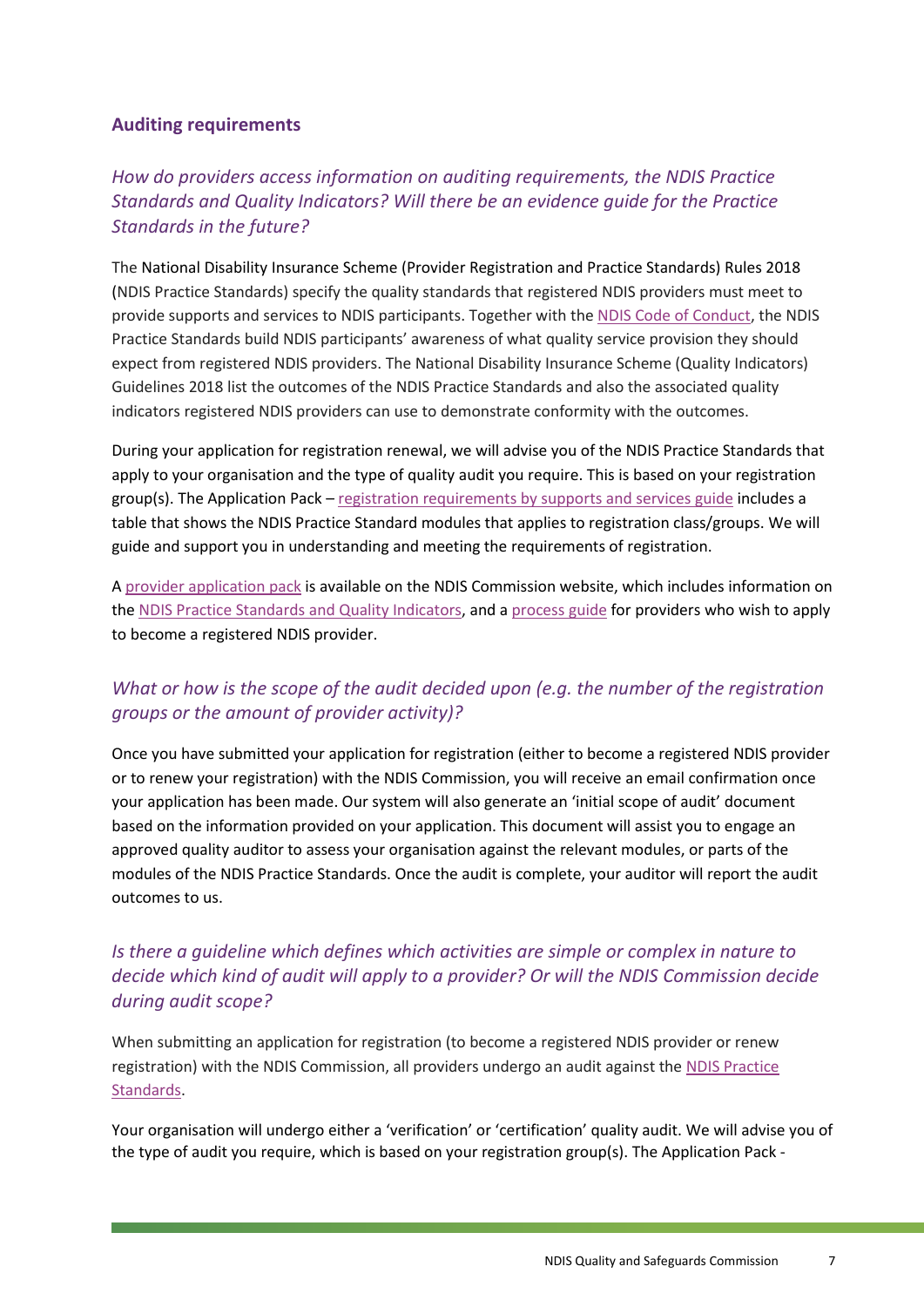[registration requirements by supports and services guide](https://www.ndiscommission.gov.au/document/1006) includes a table that shows the NDIS Practice Standard modules that applies to registration class/groups.

As part of the application for registration, it is your responsibility to engage a[n approved quality auditor](https://www.ndiscommission.gov.au/resources/ndis-provider-register/auditors) to assess your organisation's compliance with the NDIS Practice Standards. Auditors will undertake their activities in a way that takes into account your organisation's size, scope, and service delivery risk.

### *How will small NDIS providers be audited in comparison with larger NDIS providers? For example, is there a difference between the registration of a sole trader and a company?*

Registration requirements and the NDIS Practice Standards apply in proportion to the size, scale and type of supports and services your organisation delivers. Auditors will make sure that the way you demonstrate how you meet each standard will be appropriate to your size, scale and the supports you deliver.

Providers that deliver relatively lower-risk supports and services, including many sole traders and partnerships, will undertake a verification audit. Many providers requiring a verification audit are already subject to professional regulation as a requirement of doing business, e.g. through the Australian Health Practitioner Regulation Agency (AHPRA) and other professional bodies.

Professional regulation means a practitioner must already meet set standards set by their profession and be subject to ongoing monitoring of their competence to practise, including through continuing professional development. Because of these existing obligations, and the less complex support types delivered, these providers will engage an approved quality auditor to complete a desktop review of the required documentary evidence.

All providers that deliver higher-risk supports and services must undertake a full certification audit.

The NDIS Commission has guidelines for auditors that set out how an audit is conducted based on the types of supports and services being delivered and the size and scale of the provider. The [National](https://www.ndiscommission.gov.au/about/legislation-rules-policies)  [Disability Insurance Scheme \(Approved Quality Auditors](https://www.ndiscommission.gov.au/about/legislation-rules-policies) Scheme) Guidelines 2018 include guidelines around the:

- minimum duration of an on-site audit where required;
- number of auditors in an audit team and circumstances where remote auditing may be appropriate, including where:
	- o a provider operates in remote areas of Australia;
	- o a provider operates from a virtual site; or
	- $\circ$  the provider delivers services involving limited interaction with participants.

### *After the initial audit, how frequently will providers need to undertake audits? How will they know it's time for a new audit?*

Registration once approved is generally for every three years. You will need to make an application to renew your registration before the end of your registration period, if you wish to continue to be registered. If you deliver supports and services that require you to undergo a certification audit, you will usually also undergo a mid-term monitoring audit, 18 months after your registration is approved.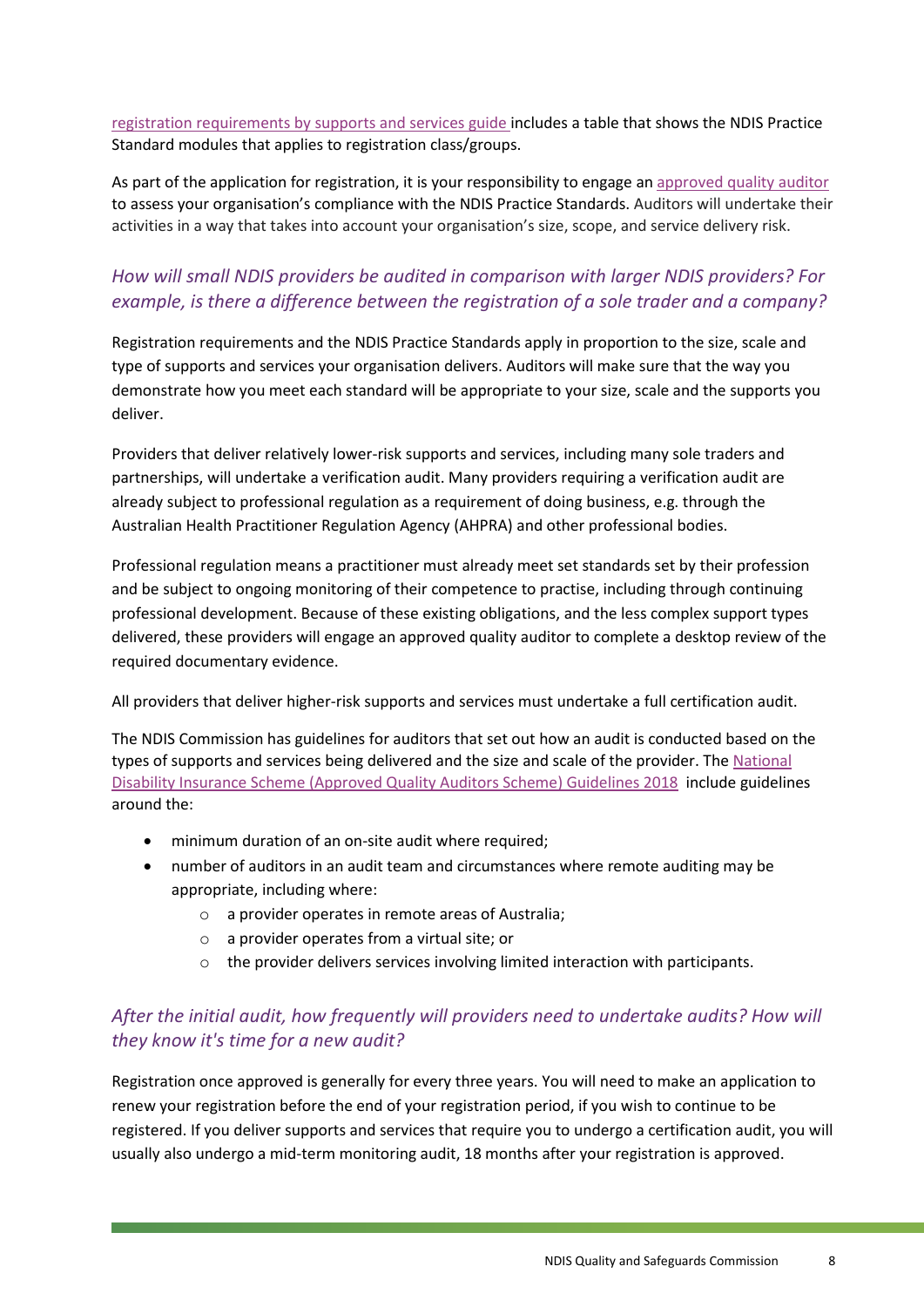Registration renewal dates are recorded on your certificate of registration and in the NDIS Commission Portal.

### *How do audits affect providers who deliver to self-managed participants?*

Self-managed NDIS participants can access services from registered o[r unregistered NDIS providers](https://www.ndiscommission.gov.au/providers/unregistered-providers) (except for the specific high risk services and supports that require registration with the NDIS Commission) if they:

- self-manage the supports and services in their plan;
- have someone else to do it for them (a plan nominee); or
- use a registered plan manager.

Not all NDIS providers need to register with the NDIS Commission to deliver to self-managing participants and therefore undergo an audit against the NDIS Practice Standards. The exception is where the NDIS provider is delivering specialist disability accommodation under a participant's plan, will use regulated restrictive practices in the course of delivering supports or services, or where a NDIS provider is developing a behaviour support plan. Providers must be registered with the NDIS Commission to provide these high-risk supports and services for any NDIS participant.

In addition, providers who deliver services and supports to NDIS participants who have their NDIS plan managed by the National Disability Insurance Agency (NDIA) (known as Agency Managed) must be registered with the NDIS Commission.

### *We have undertaken part one of our audit in Tasmania with part two due mid-December. Are we able to provide evidence from both states in part two to complete the audit for the whole organisation including WA?*

Information for providers who are a registered NDIS providers in other states as well as registered in WA can be found in the [Registration Renewal fact sheet.](https://www.ndiscommission.gov.au/sites/default/files/documents/2020-06/registration-renewal-factsheet-ov-june-2020.pdf)

Providers requiring tailored advice on registration across multiple states and territories should contact the NDIS Commission Registration team on 1800 035 544.

### *Has consideration been given to looking at auditing for other accreditation requirements being mapped to NDIS registration so there is minimal duplication?*

The NDIS Commission's registration process recognises other existing regulatory arrangements. This includes the setting of professional standards and ongoing monitoring of an individual's competence to practise their profession, through continuing professional development required by the Australian Health Practitioner Regulation Agency and other professional bodies that provide regulatory oversight. However, those systems do not consider the unique factors involved in the provision of supports to people with disability in the NDIS. Audits required as part of the NDIS Commission's registration process consider the practice of providers in delivering supports and services to NDIS participants.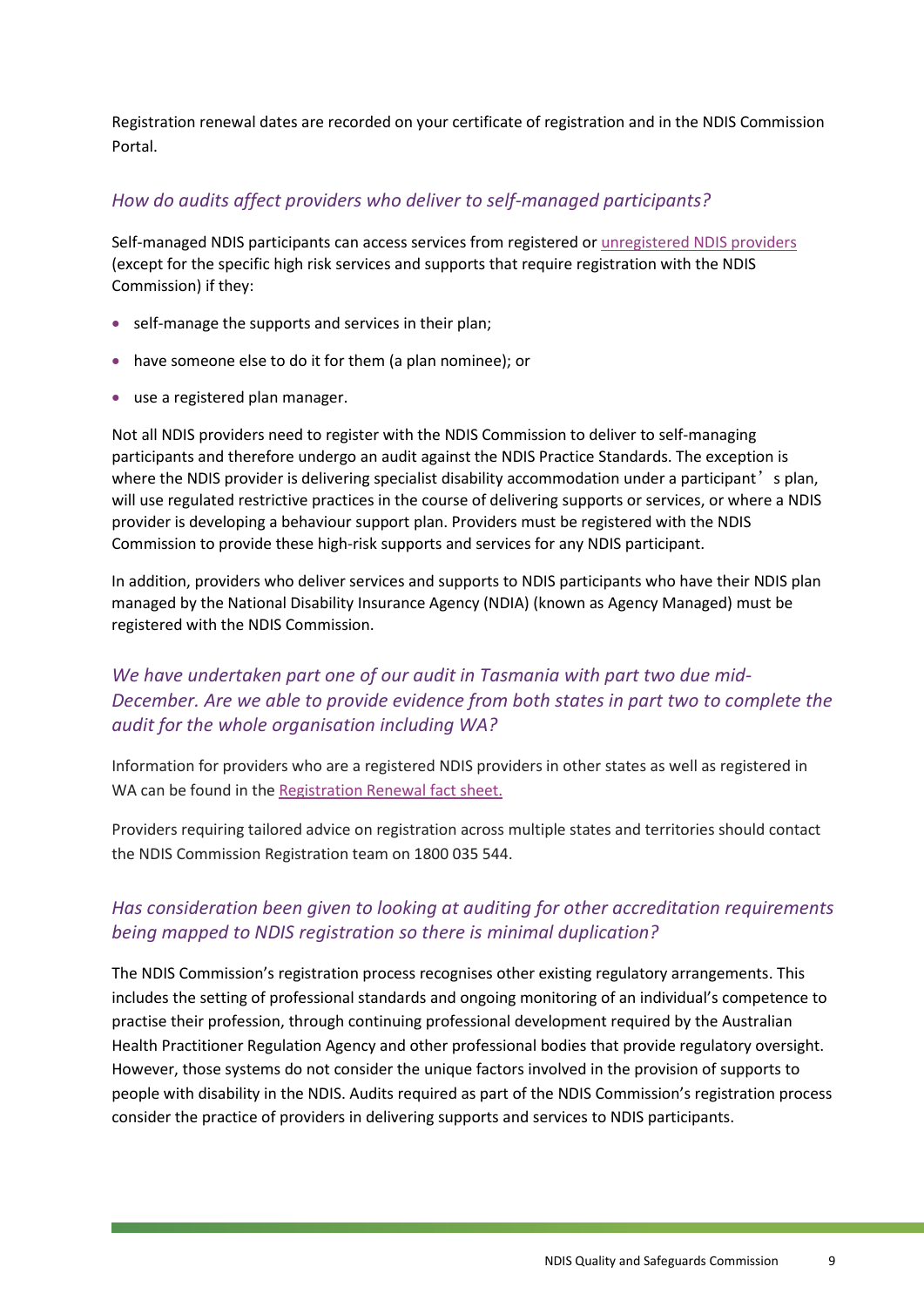### *Has there been any change to the audit process as a result of the COVID-19 pandemic?*

We recognise that NDIS providers will be focused on managing infection risk to participants and workers, and undertaking business continuity planning to ensure continuity of support and services to participants during the COVID-19 pandemic. This focus may affect some providers' readiness and capacity to engage with any registration renewal audits, particularly on-site activities where state and territory based Health authorities have imposed restrictions.

As a result, the NDIS Commission has advised approved auditors to:

- review their audit practices to ensure they are provided in a way that minimises the risk of exposure to COVID-19 for participants, providers and auditors;
- where audits are scheduled to occur, engage with providers to confirm their availability to continue where practicable to do so; and
- delay or reschedule audit dates where providers are not in a position to proceed with these (for example in the case of an outbreak).

The NDIS Commission is providing targeted advice to registered NDIS providers, including arrangements for varying conditions of registration, where necessary, to allow an extended period of time to complete the registration process, including audits where providers are directly affected by COVID-19.. A similar approach may be used for transitioning providers in WA, if required due to the COVID-19 pandemic.

#### <span id="page-9-0"></span>**Auditing costs**

#### *Do all registered providers need to be audited? Who incurs the cost?*

To apply for or renew registration with the NDIS Commission, all providers must undergo an audit against the [NDIS Practice Standards.](https://www.ndiscommission.gov.au/providers/ndis-practice-standards) An independent approved quality auditor will assess your organisation against the components of the NDIS Practice Standards that are relevant to the services and supports you deliver. Auditors will also undertake their activities in a way that takes your organisation's size, scope, and service delivery risk into consideration.

Making an application to become a registered NDIS provider is free. However, you will be responsible for the cost of procuring an audit against the applicable NDIS Practice Standards. The requirements of the audit, including its cost, will be proportionate to your organisation's size and scale, and the complexity of the services and supports you provide.

After making your application, you will receive an 'initial scope of audit' document from us, which summarises the registration requirements that apply to your organisation and describes the form your audit will take. The scope of audit will assist you to engage an approved quality auditor to assess your organisation against the relevant modules, or parts of the modules of the NDIS Practice Standards.

There are two audit pathways to registration: certification or verification. We will advise you of the type of audit you require, which is based on your registration group(s).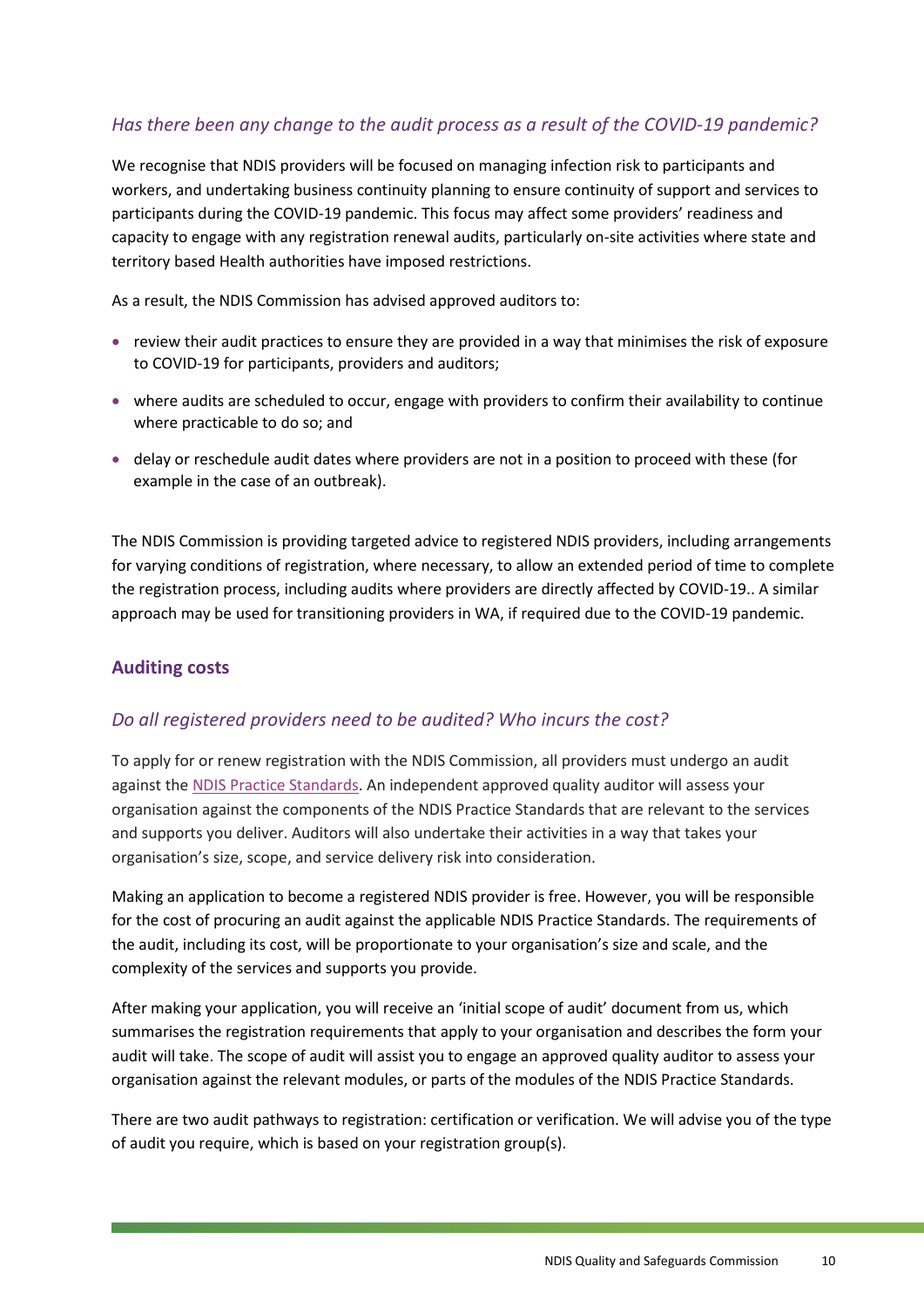Certification audits are for NDIS providers that provide more complex or higher risk supports and services. Verification audits are for NDIS providers that deliver lower risk/lower complexity services and supports.

Our website has more information abou[t registered provider requirements.](https://www.ndiscommission.gov.au/providers/registered-provider-requirements)

### *Is there, or will there be a price guide for auditing costs?*

Auditors are subject to Australian consumer law and accredited by the Joint Accreditation Scheme for Australia and New Zealand (JAS-ANZ), an internationally recognised agency that accredits auditing firms. Auditor behaviour is regulated through JAS-ANZ, and through the NDIS Commissioner's Auditor Guidelines, including a Code of Conduct for auditors. The NDIS Commission meets regularly with JAS-ANZ and with approved auditor bodies to discuss audit expectations, experiences and any feedback we get from providers.

We also constantly monitor how auditors are performing, listen to concerns and make subsequent improvements. For example, an issue was identified whereby providers of low-risk services that were structured as a company were automatically being channelled into certification audits. Based on feedback, we modified that element of the registration rules without diminishing quality and safeguarding arrangements for participants.

We require auditors to apply proportionality in how they work with providers; if you do not think that is happening, please discuss with your auditor, consider seeking a revision to their quote, or contact us.

### *Are there grants or financial assistance available to NDIS providers to supplement the cost of audits?*

In the 2018–19 Budget, the Australian Government invested \$17.6 million over four years in a new NDIS [Support for NDIS Providers Program.](https://www.ndiscommission.gov.au/support-ndis-providers) The Program funded the development and delivery of tools and resources that will be available to all NDIS providers. These large-scale projects focused on supporting providers to meet their responsibilities to provide safe and quality services to NDIS participants.

Taking into account the expected 20,000 providers migrating to the NDIS Commission jurisdiction over the life of the Program, financial assistance to individual providers for direct costs of transition will not be included in the Program.

We do not provide grants to assist organisations with audit costs; however, we work both with JAS-ANZ and auditors to generate the scope of audit from our system. This is given to providers to use as a tool to assist with planning and preparing for the audit.

### *Has the NDIS Commission set limits on the auditing cost?*

We are carefully monitoring information about audit costs, and have guidelines in place that tell auditors how to conduct an audit so that it reflects the size and scale of each provider. We require auditors to apply proportionality in how they work with providers; if you do not think that is happening, please discuss with your auditor, consider seeking a revision to the quote, or advise us.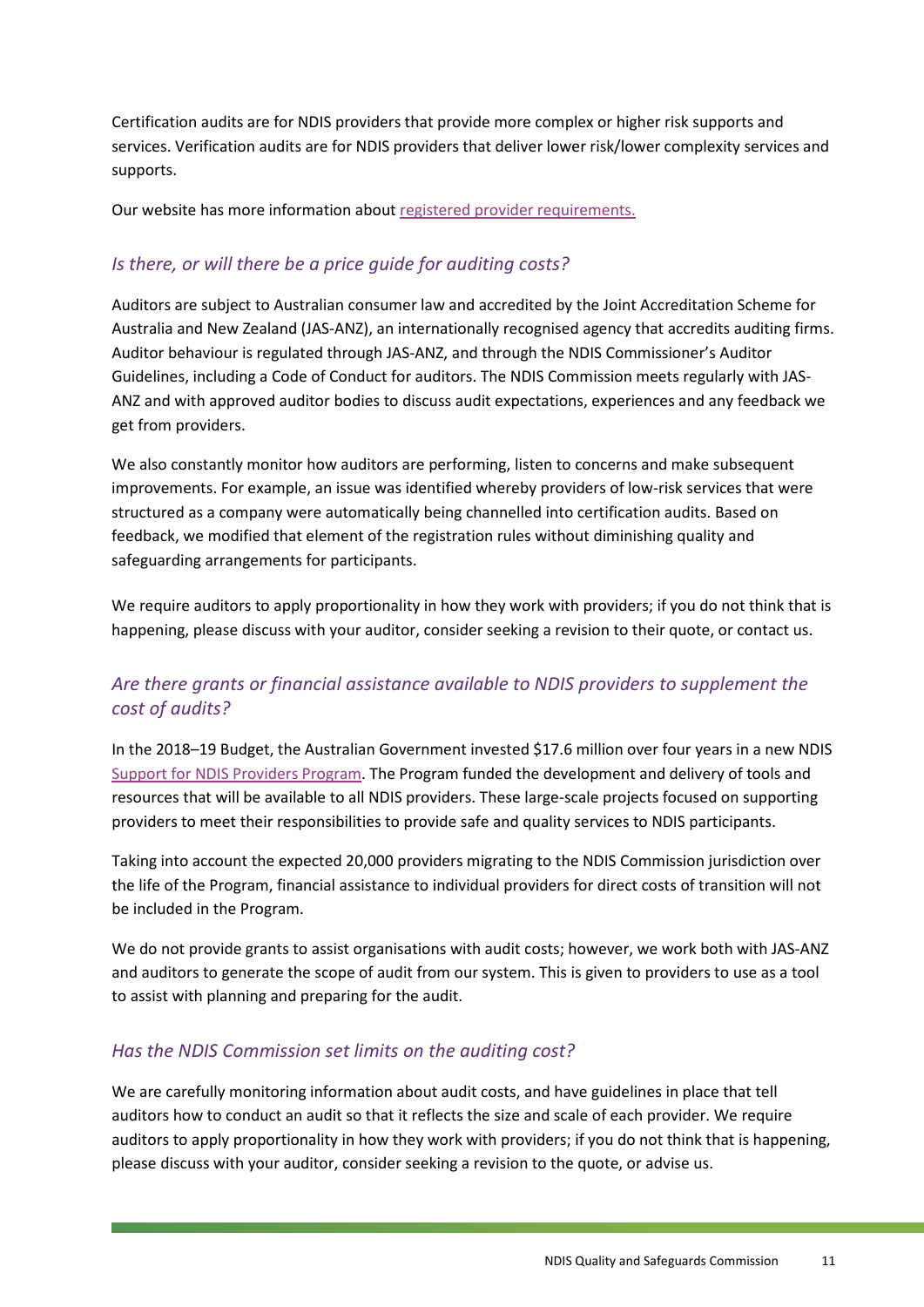Here are some tips to help your organisation get the best value for your audit:

- Make sure you have an NDIS Commission Portal-generated 'Initial scope of audit' document before you contact an auditor. You will receive this document when you submit an application for registration or to renew registration.
- Contact a number of auditors from the list of approved quality auditors published on our website, once you have your initial scope of audit.
- Take time to do the self-assessment it will help your chosen auditor, and will speed up the process if you have information from your last audit, your qualifications and other information about how you meet the standards.
- Count only the participants you are currently delivering supports and services to.
- If you have been registered for services and supports you have not yet provided, consider removing these from your registration.
- Be accurate about the full-time equivalent numbers of staff you employ.
- Ask auditors to schedule your audit together with others they might be doing in your area.
- Consider talking with other providers in your area about using the same audit firm and sharing any costs for travel and accommodation, for instance.
- If you are an individual trader, consider registration as a person rather than a business.
- The audit firms approved by the NDIS Commission have locations throughout Australia and many of them operate nationally. We continue to work to grow the number of auditors so there is more choice for providers.
- We do not regulate or set prices for audits, so you should shop around to get the best value for your audit.

#### <span id="page-11-0"></span>**Registration in other states and territories**

### *Although only small, we are often asked to deliver services for participants in other states and territories. Will this process mean that it will be more streamlined to be registered to supply in other states?*

Providers holding the same provider registrations with the NDIA and the NDIS Commission will come together under a single registration. Registration with the NDIS Commission is a national registration.

[The Quick Reference Guide: Add or manage service areas](https://www.ndiscommission.gov.au/document/686) provides guidance on adding outlets in the NDIS Commission portal.

If you require specific advice on delivering services in multiple jurisdictions, contact our Registration team by calling 1800 035 544.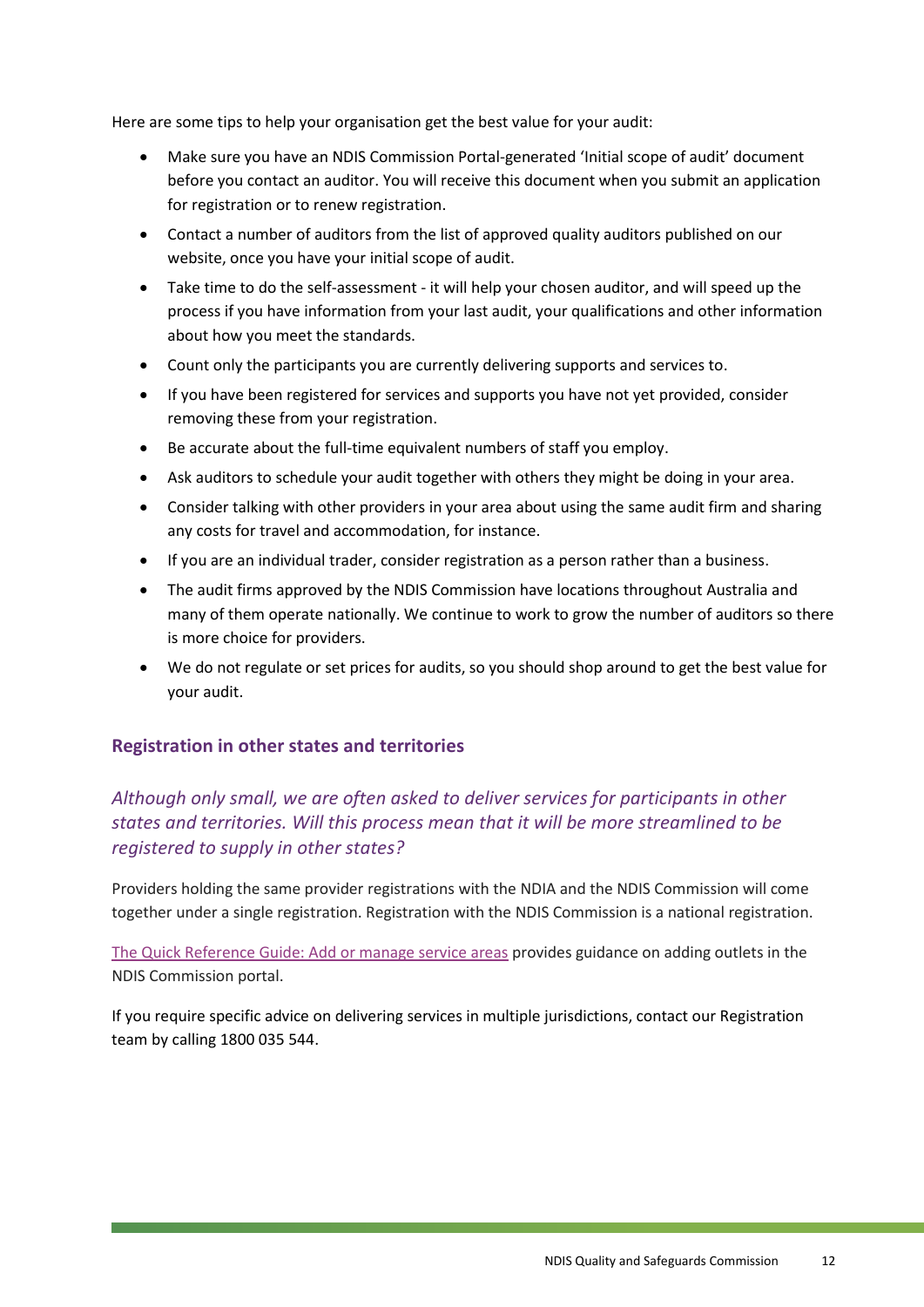### *What if I am already registered in other states and territories? Does this carry over to other states and will there be only one registration date for all states and territories in which organisations provide services?*

As the NDIS Commission will operate nationally from 1 December 2020, a single registration applies to a provider delivering in other states and territories.

If you require specific advice on delivering services in multiple jurisdictions, contact our Registration team by calling 1800 035 544.

#### <span id="page-12-0"></span>**Conflicts of interest**

### *Will there be more stringent measures put in place for providers that deliver coordination of supports as well as services? This is quite common in WA.*

NDIS providers should disclose to people with disability they support, or who are seeking support, any potential or real conflicts of interest that may affect how they deliver supports and services to that person. This may include conflicts of a financial, business or personal nature.

The [NDIS Code of Conduct Guidance for Providers](https://www.ndiscommission.gov.au/document/566) provides guidance to NDIS providers, including NDIA community partners, about complying with the NDIS Code of Conduct. The guidance provides information and examples about what the Code of Conduct means in practice.

#### <span id="page-12-1"></span>**Consultancy services**

### *Consultancy services have been advertising that they can help with the set up and organisation of our provider registrations and meeting the requirements. Is that part of the NDIA or NDIS Commission? Can we use these services?*

The NDIS Commission is aware of consulting services offering assistance to providers. They are commercial services which are not part of or endorsed by the NDIA or the NDIS Commission. Consultants are not required to be engaged by a provider to be registered with the NDIS Commission. It is a matter for individual organisations as to whether they wish to engage with those services. Everything that a provider needs to make an application for registration can be found on the NDIS Commission website. Providers can also contact the NDIS Commission directly if they have questions by calling 1800 035 544.

We will generate the initial scope of audit for providers at the time of submitting an application for registration or renewal of registration, which can be a useful tool to use when preparing for an audit. The audit process is designed to help you understand what is going well and what is not. Some organisations may feel they may benefit from external consultancy services to do that, some organisations will not.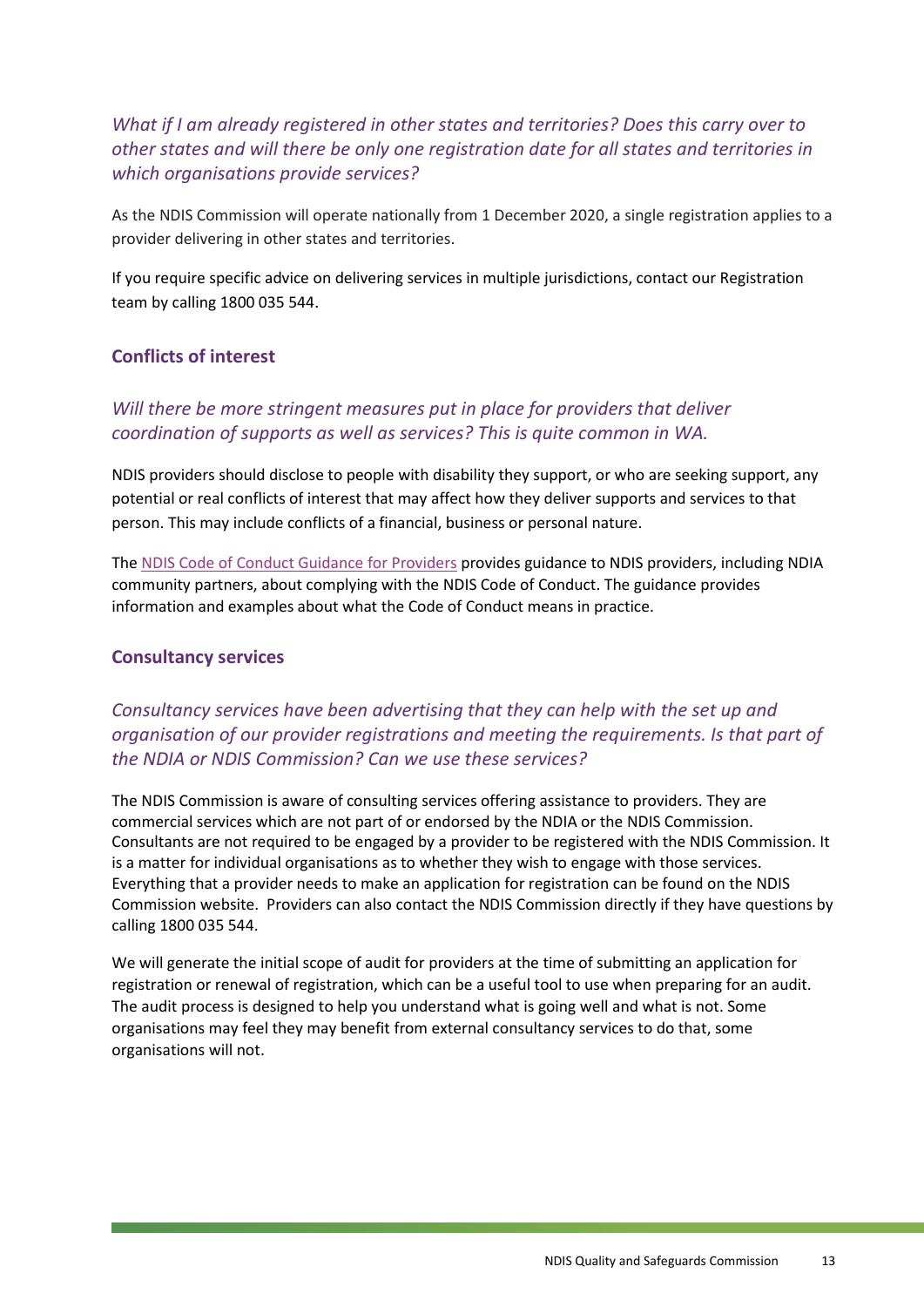# <span id="page-13-0"></span>**NDIS Code of Conduct**

#### <span id="page-13-1"></span>**Unregistered providers**

*Does the NDIS Code of Conduct apply to non-endorsed providers (better known as unregistered providers) e.g. employed directly by individual or family?*

The [NDIS Code of Conduct](https://www.ndiscommission.gov.au/providers/provider-responsibilities/ndis-code-conduct) applies to all NDIS providers, including unregistered providers, and to all people employed or otherwise engaged by NDIS providers. The NDIS Code of Conduct doesn't apply to family carers in their normal family roles.

The NDIS Commission can take a complaint from anyone about a provider, whether registered or unregistered. The NDIS Commission has a range of regulatory mechanisms that can be applied to unregistered providers, including preventing them from delivering supports that require registration, issuing warning letters or if circumstances warrant, banning them from providing services in the NDIS market.

### *Are there any penalties for unregistered providers if they do not comply with the practice standards or authorised use of restrictive practices?*

The NDIS Code of Conduct applies to all NDIS providers including unregistered providers, and to all people employed or otherwise engaged by NDIS providers.

Only registered NDIS providers are required to comply with the NDIS Practice Standards and can provide supports and services around the use of regulated restrictive practices (provided they are registered to do so). The use of regulated restrictive practices by unregistered NDIS providers is a contravention of section 73B of the *National Disability Insurance Scheme Act 2013*.

The NDIS Commission's Compliance and Enforcement Policy outlines a range of regulatory powers and compliance tools available. With respect to unregistered NDIS providers, the NDIS Commission may issue banning orders, infringement notices, compliance notices and commence civil penalty proceedings.

### <span id="page-13-2"></span>**Self-managing participants**

### *How will the hiring of staff or contractors be regulated for self-managed NDIS participants?*

NDIS participants who self-manage the supports and services in their plan, have someone else do it for them (a plan nominee), or use a registered plan manager, can access services from unregistered providers. This may include hiring their own staff or contractors.

Where a self-managed NDIS participant is using unregistered providers or hiring contractors, the NDIS Commission will support them in the same way it supports any person with a disability across the scheme. It's important for that person to tell the providers they are using that they have obligations under the NDIS arrangements. Self-managed participants can also request from an unregistered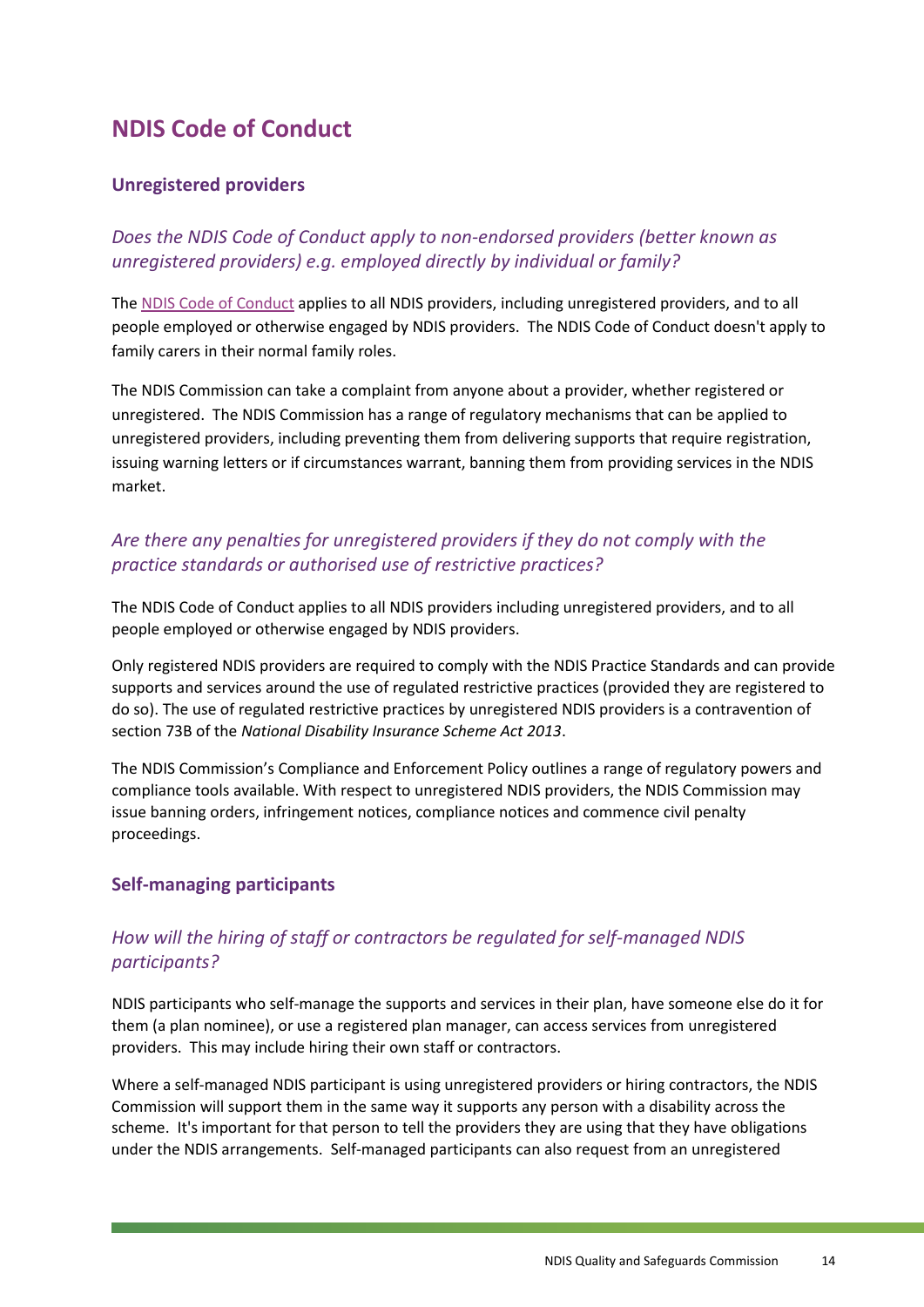provider that the worker who provides supports and service to them has a NDIS Worker Screening Check.

# <span id="page-14-0"></span>**Complaints**

#### <span id="page-14-1"></span>**Resources and information for NDIS Participants**

#### *How will the information on how to make a complaint be relayed to NDIS Participants?*

The NDIS Commission is here to ensure that the rights of people with disability in the NDIS are upheld and that they are supported to exercise choice and control in the planning and delivery of reasonable and necessary supports. We are committed to making our complaints processes available for all people with disability who have concerns relating to the NDIS supports and services they receive.

The NDIS Commission has developed a series of [resources](https://www.ndiscommission.gov.au/resources/speakup) in consultation with people with disability, designed to empower people with disability to 'speak up' if they need to about the quality and safety of their NDIS funded supports and services.

A [Participant Welcome Pack](https://www.ndiscommission.gov.au/document/1336) is available on our website which provides information about participant's rights, the role of the NDIS Commission, choosing quality and safe supports and a fact sheet on how to make a complaint, [Making a complaint about your NDIS provider.](https://www.ndiscommission.gov.au/participants/more-information/participantpack/standardformat) The Participant Welcome Pack is available in **Standard format, [Easy read format](https://www.ndiscommission.gov.au/participants/more-information/participantpack/easyreadformat) and Auslan**. Braille versions are available through the [online order form.](https://www.ndiscommission.gov.au/participantpackonlineform)

Anyone can make a complaint about a provider if they have concerns about the quality or safety of their NDIS services or supports. Complaints can be made by phoning 1800 035 544 (free call from landlines) or TTY 133 677, or by completing a complaint contact form which is available on the NDIS Commission website at [www.ndiscommission.gov.au](http://www.ndiscommission.gov.au/)

## <span id="page-14-2"></span>**Reportable Incidents**

#### <span id="page-14-3"></span>**Reporting requirements**

#### *The reporting burden for large national organisations is considerable, especially with restrictive practices. Apart from the interim plans, any consideration of other relief?*

Registered NDIS providers are required to report the use of unauthorised restrictive practices to the NDIS Commission. Unauthorised restrictive practices are reportable incidents and must be reported within 5 days of the provider becoming aware that the reportable incident occurred.

The [National Disability Insurance Scheme \(Incident Management and Reportable Incidents\)](https://www.ndiscommission.gov.au/about/legislation-rules-policies) Rules 2018 require every use of an unauthorised restrictive practice to be reported and providers must work to have these practices authorised, and to develop a positive behaviour support plan for participants who are subject to restrictive practices.

We recognise the work involved with reporting each use of an unauthorised restrictive practice. However, this must be balanced against the negative impact such practices can have on people with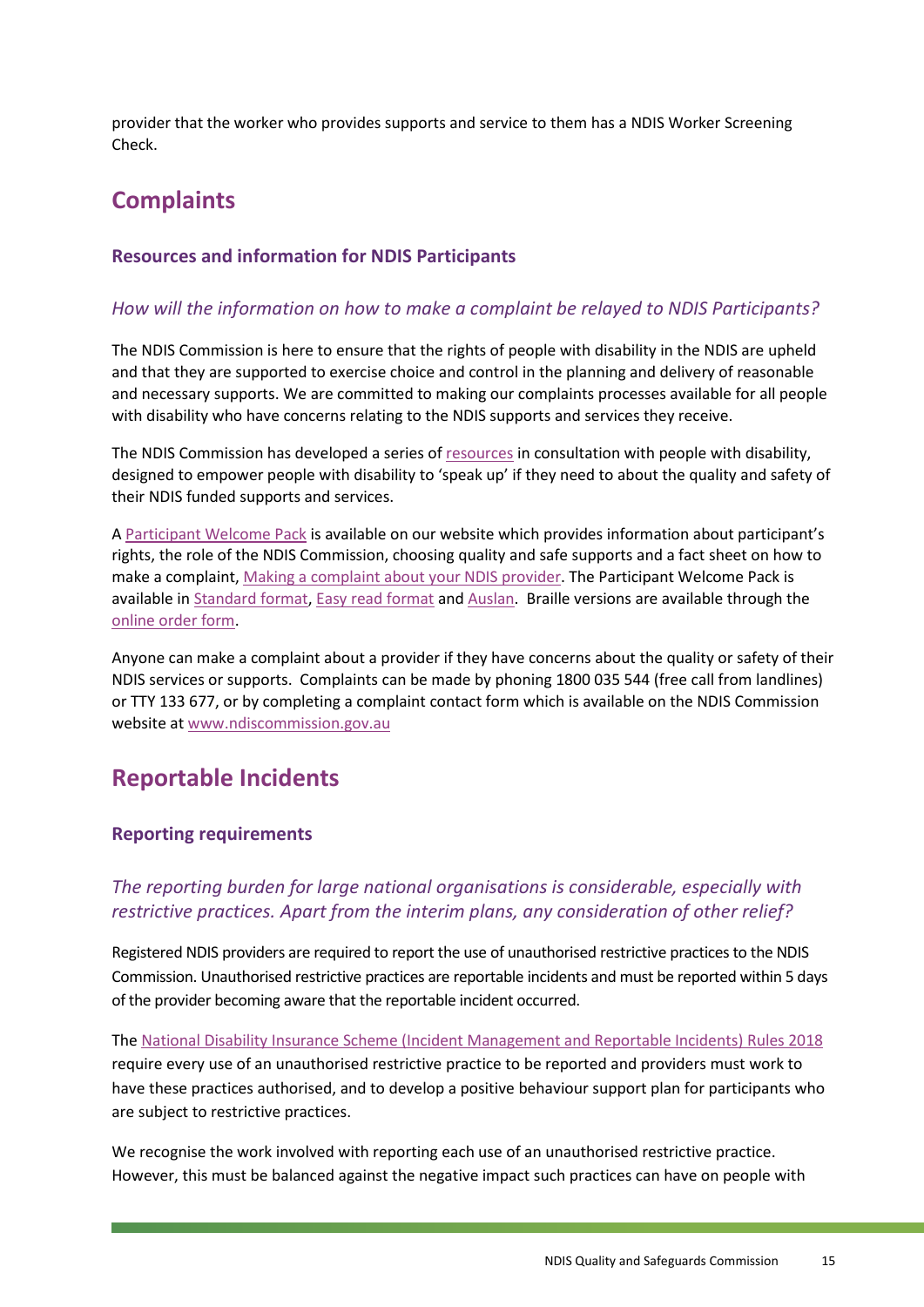disability that are subject to them. We have established a process to approve weekly reporting of some chemical, environmental or mechanical restraints where they are being used regularly for a person with disability.

### *What are the timeframes for reporting an incident e.g. what is meant by 24 hours to report? Is it the next business day? What happens if an incident occurs on Friday evening?*

Section 20 of the [National Disability Insurance Scheme \(Incident Management and Reportable Incidents\)](https://www.ndiscommission.gov.au/about/legislation-rules-policies)  [Rules 2018](https://www.ndiscommission.gov.au/about/legislation-rules-policies) requires that certain reportable incidents be notified to the NDIS Quality & Safeguards Commissioner (NDIS Commissioner) within 24 hours of the provider becoming aware of the incident (or alleged incident). Key personnel or the person who is responsible for reporting reportable incidents have the duty of taking all reasonable steps to ensure that reportable incidents that occur in connection with the provision of supports or services by a registered NDIS provider are notified to the NDIS Commissioner. Registered NDIS providers are also required to notify the Commissioner of certain information within 5 business days after the provider became aware that the incident occurred.

Key personnel is defined in s11A of the *[National Disability Insurance Scheme Act 2013](https://www.ndiscommission.gov.au/about/legislation-rules-policies)* as being a member of the group responsible for executive decisions, or who has authority or responsibility for planning, directing or controlling activities of the person or entity.

More information about the reporting obligations of registered NDIS providers can be found on the [NDIS Commission website.](https://www.ndiscommission.gov.au/providers/incident-management-and-reportable-incidents)

#### *Is it a reportable incident if an NDIS participant is sexually grooming another person?*

Reportable incidents or alleged reportable incidents are those that occur in connection with the provision of NDIS supports or services. Section 73Z(4) of the *[National Disability Insurance Scheme Act](https://www.ndiscommission.gov.au/about/legislation-rules-policies)  [2013](https://www.ndiscommission.gov.au/about/legislation-rules-policies)* provides that a reportable incident means:

- (a) the death of a person with disability; or
- serious injury of a person with disability; or
- abuse or neglect of a person with disability; or
- unlawful sexual or physical contact with, or assault of, a person with disability; or
- sexual misconduct committed against, or in the presence of, a person with disability, including grooming of the person for sexual activity; or
- the use of a restrictive practice in relation to a person with disability, other than where the use is in accordance with an authorisation (however described) of the State or Territory in relation to the person.

An incident where an NDIS participant is sexually grooming another person (irrespective of whether the person has a disability or not) may therefore constitute a reportable incident, provided the incident had occurred in connection with the provision of NDIS supports or services.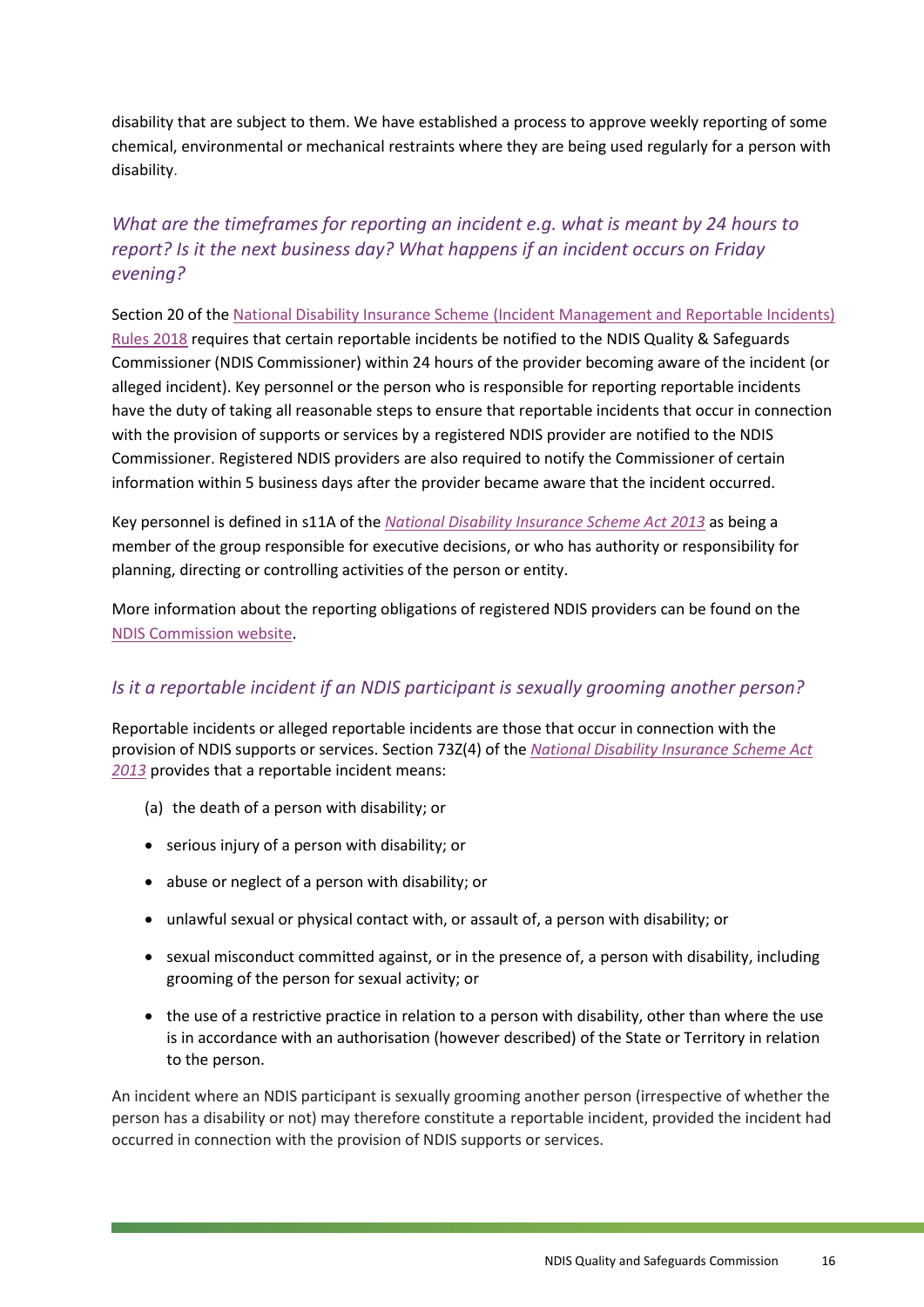The [Reportable Incidents Guidance](https://www.ndiscommission.gov.au/document/596) document is a useful resource to support registered NDIS providers in identifying and notifying reportable incidents to the NDIS Commission.

Further guidance for registered NDIS providers is available on the NDIS Commission website, including detailed guidance about required incident management systems and the roles of workers providing services in responding to incidents.

### *Are reportable incidents only reported to the NDIS Commission if they are directly connected to me as a service provider? What about incidents that are not connected with our service but we become aware of (e.g. abuse or neglect by others)?*

For an incident to be reportable, a certain act or event needs to have happened (or be alleged to have happened) in connection with the provision of supports or services.

Where a registered NDIS provider becomes aware of an incident that is not connected with the provision of supports and services, it is expected that the provider will take the necessary steps to report the matter to the appropriate person or body, including the police.

Where a registered NDIS provider becomes aware of an allegation of abuse or neglect by another provider, they can make a complaint to the NDIS Commission. This complaint can be made on a confidential basis.

# <span id="page-16-0"></span>**Behaviour Support**

#### <span id="page-16-1"></span>**Behaviour Support Plans**

#### *Who can develop a behaviour support plan?*

Specialist behaviour support services are to be provided, and plans are to be developed by NDIS behaviour support practitioners. NDIS behaviour support practitioners are practitioners the Commissioner of the NDIS Quality and Safeguards Commission considers is suitable to undertake behaviour support assessments (including functional behavioural assessments) and to develop behaviour support plans that may contain the use of restrictive practices.

#### *Who can develop a behaviour support plan containing a regulated restrictive practice?*

The registration of a specialist behaviour support provider is subject to the condition that a behaviour support plan for a person with disability that contains a regulated restrictive practice must be developed by:

- an NDIS behaviour support practitioner engaged by the provider; or
- if the provider is an NDIS behaviour support practitioner that person.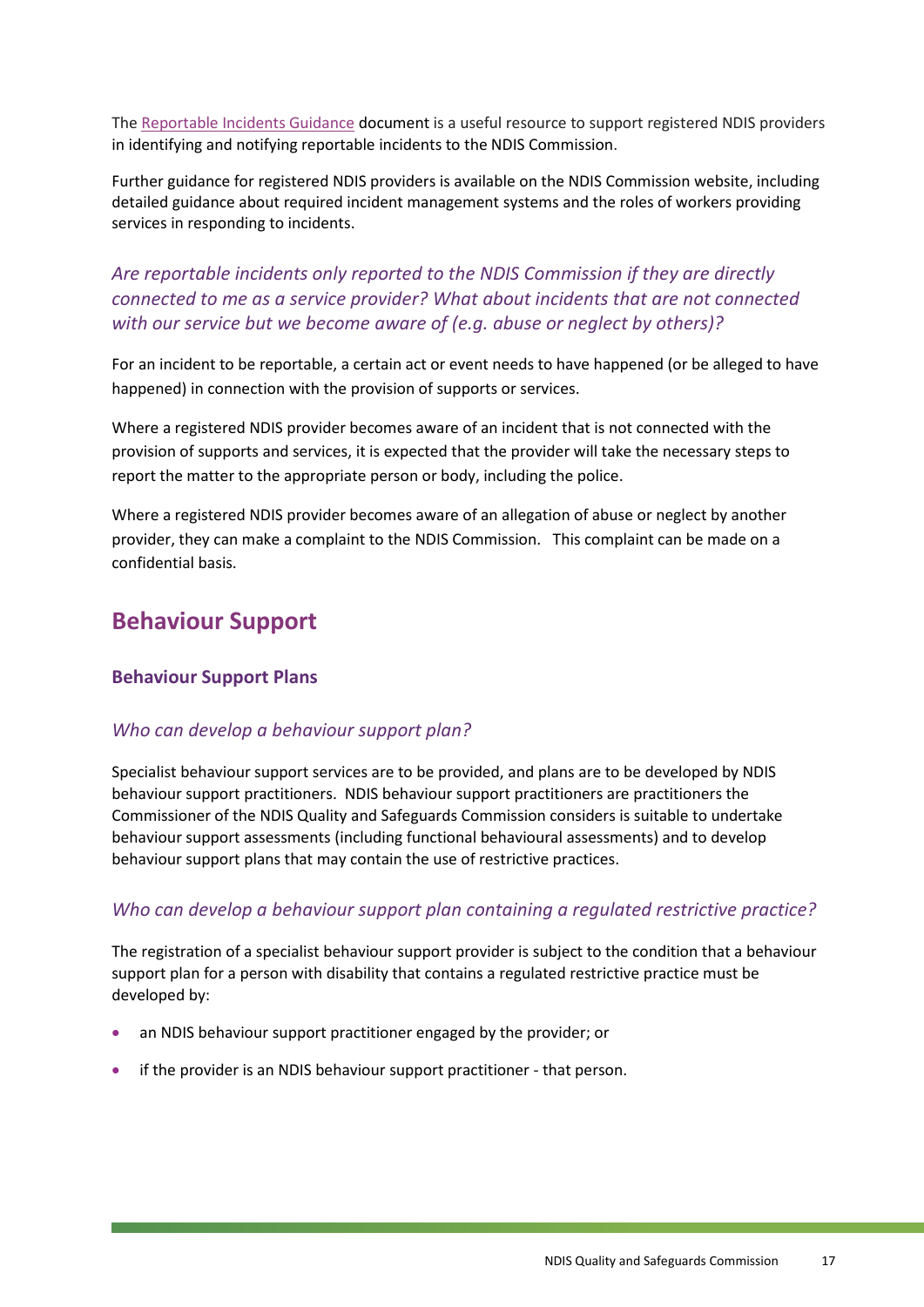### *Can an unregistered provider develop Behaviour Support Plans via self-managed funding arrangements?*

No. While self-managed participants may choose to access unregistered providers for some supports and services, where the service involves the use of a regulated restrictive practice (including where a provider is developing a behaviour support plan) a registered NDIS provider must be used.

#### <span id="page-17-0"></span>**Restrictive practices**

### *What is the definition of a restrictive practice?*

A restrictive practice is defined in the NDIS Act as any practice or intervention that has the effect of restricting the rights or freedom of movement of a person with disability. The use of restrictive practices contained in a behaviour support plan must, amongst other things, be the least restrictive response possible in the circumstances and must only be used as a last resort in response to a risk of harm to the person with disability or others.

Under the [National Disability Insurance Scheme \(Restrictive Practices and Behaviour Support\) Rules](https://www.legislation.gov.au/Details/F2018L00632)  [2018](https://www.legislation.gov.au/Details/F2018L00632) (Behaviour Support Rules), the following restrictive practices are regulated restrictive practices:

- seclusion;
- chemical restraint;
- mechanical restraint;
- physical restraint; and
- environmental restraint.

Further information on NDIS provider requirements including the types, authorisation and reporting of restrictive practices can be found in the [Behaviour Support Rules](https://www.ndiscommission.gov.au/about/legislation-rules-policies) and th[e Behaviour support and](https://www.ndiscommission.gov.au/document/2236)  [restrictive practices](https://www.ndiscommission.gov.au/document/2236) fact sheet.

#### *What is the unauthorised use of a restrictive practice?*

The use or alleged use of a restrictive practice in relation to a person with disability, other than where the use is in accordance with an authorisation (however described) of a State or Territory, or in accordance with a behaviour support plan, must be notified to the NDIS Commission as a reportable incident. This includes the emergency use of a restrictive practice.

The use of a restrictive practice in relation to a person with a disability is a reportable incident where:

- the use is not in accordance with a behaviour support plan for the person with disability; and/or
- the state or territory in which the restrictive practice is used has an authorisation process but the use of the restrictive practice on the person with disability has not been authorised in accordance with this process

To be clear, if the state or territory in which the restrictive practice is used does not have an authorisation process for that type of practice, the use will only constitute an unauthorised restrictive practice if its use is not in accordance with a behaviour support plan.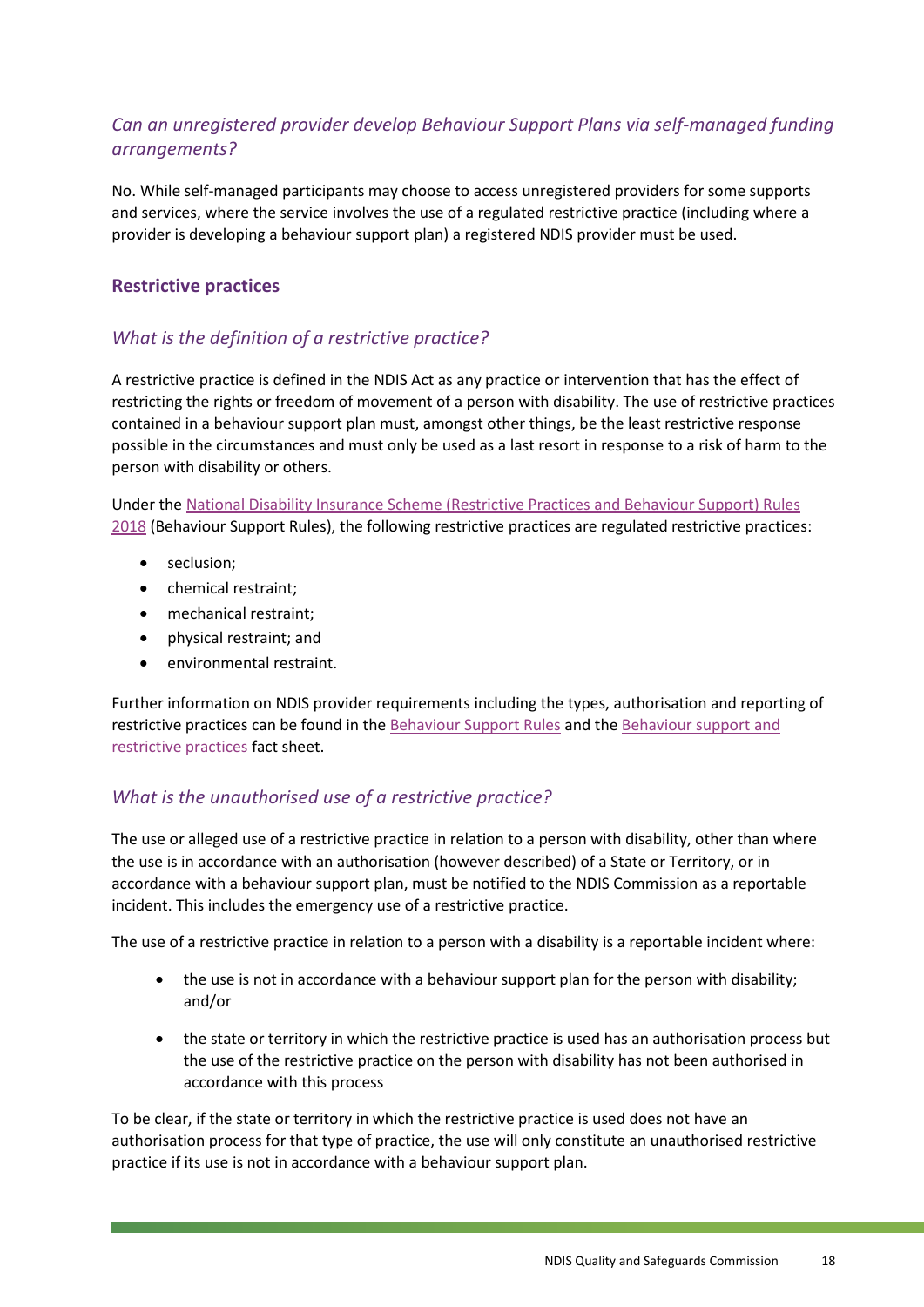Whenever the use of a restrictive practice, whether or not authorised, results in serious injury to a person, this is a reportable incident requiring notification to the NDIS Commission as would be the case for any other incident resulting in serious injury to a person with disability.

#### *Are there any resources or information available on restrictive practices in relation to children?*

The [National Disability Insurance Scheme \(Restrictive Practices and Behaviour Support\) Rules 2018](https://www.legislation.gov.au/Details/F2018L00632) are applicable for NDIS participants who have restrictive practices as part of their delivered supports, regardless of age. The NDIS Commission is finalising a practice guide for working with children and young people that will be published on the website in due course.

### *Is supporting a participant physically on a horse considered a regulated restrictive practice?*

Whether physically supporting an NDIS participant on a horse would be considered a regulated restrictive practice (namely, physical restraint) will depend on the nature and purpose of the physical support being provided. Section 6(d) of the Behaviour Support Rules defines physical restraint as being:

*'…the use or action of physical force to prevent, restrict or subdue movement of a person's body, or part of their body, for the primary purpose of influencing their behaviour. Physical restraint does not include the use of a hands-on technique in a reflexive way to guide or redirect a person away from potential harm/injury, consistent with what could reasonably be considered the exercise of care towards a person.'*

Supporting a participant physically on a horse with the use of a hands-on technique in a reflexive way to guide or redirect a person away from potential harm/injury is not likely to constitute a regulated restrictive practice (physical restraint) if the physical support is consistent with what could reasonable be considered the exercise of care towards a person. However, if physical force is being used to prevent, restrict or subdue movement of a person's body, or part of their body for the primary purpose of influencing their behaviour, then this is likely physical restraint and is therefore a regulated restrictive practice.

### *Will the NDIS Commission be working with peak bodies and other organisations to help educate medical professionals about participant rights to query their prescribed medication?*

In addition to oversight of the unauthorised use of restrictive practices, the NDIS Commission also aims to reduce and eliminate the use of restrictive practices in the NDIS.

The NDIS Commission engages with many organisations including peak bodies, government agencies and other regulatory bodies to support the safeguarding of people with disability and to improve the quality and safety of NDIS supports and services.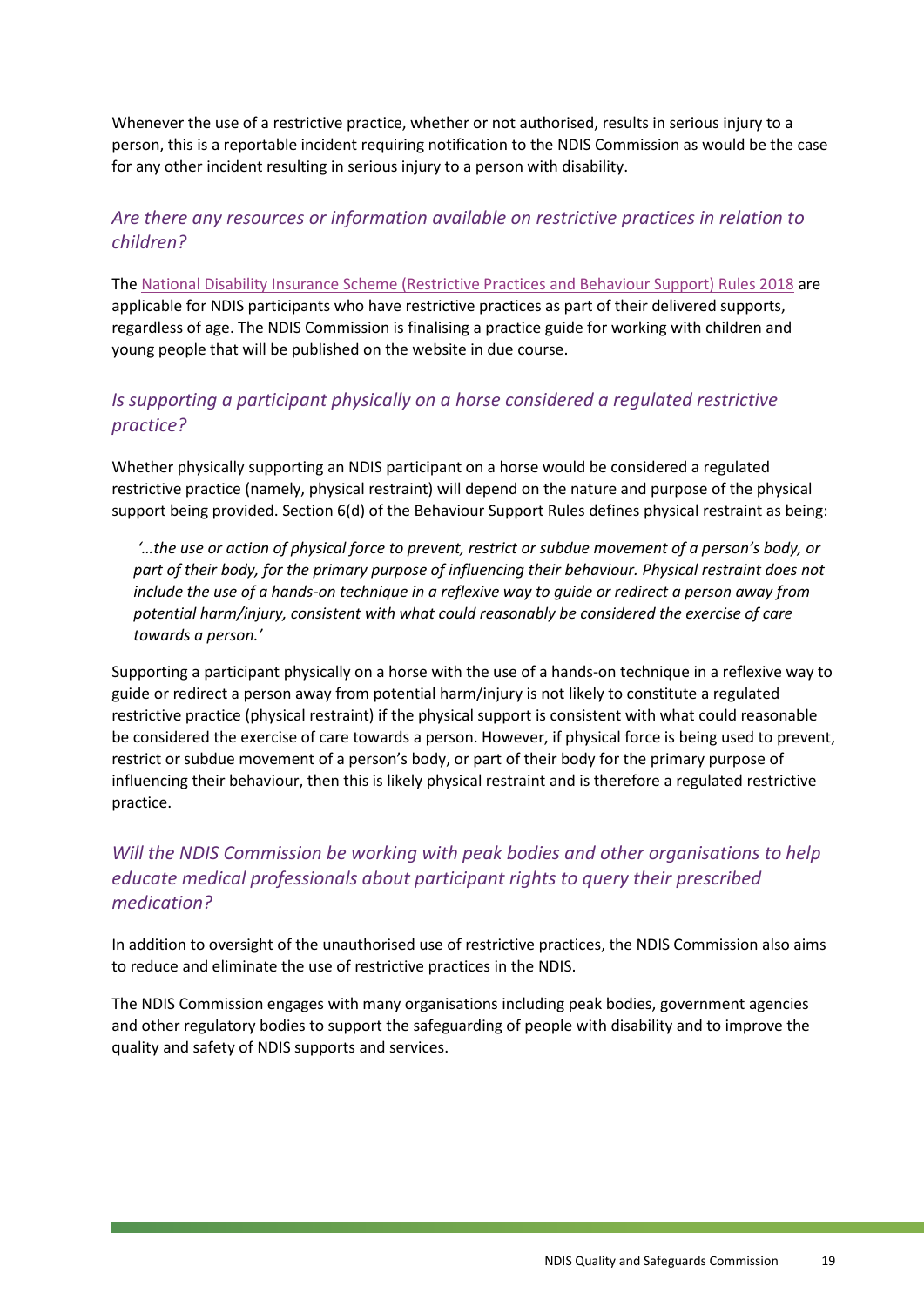### *Who pays for the assessment and decision of the panel who authorises the use of restrictive practices?*

States and Territories have a role in authorising the use of restrictive practices that are included in a person with disability's behaviour support plan. The WA Governmen[t Authorisation of Restrictive](http://disability.wa.gov.au/Documents/Policy-Authorisation-of-Restrictive-Practices-in-Funded-Disability-Services.pdf)  [Practices Policy](http://disability.wa.gov.au/Documents/Policy-Authorisation-of-Restrictive-Practices-in-Funded-Disability-Services.pdf) comes in to effect on 1 December 2020 and establishes the requirements for authorisation of restrictive practices in relation to people who are receiving disability services funded through the NDIS or by the State Government.

For information relating to this interim Policy and its application, contact WA [Department of](http://www.communities.wa.gov.au/)  [Communities.](http://www.communities.wa.gov.au/)

# <span id="page-19-0"></span>**Worker Screening**

#### <span id="page-19-1"></span>**Transition of screening arrangements**

### *What will happen to an employee (support worker) who has been working under existing WA arrangements and after transition does not meet the new worker screening standards?*

The new NDIS Worker Screening Check arrangements involve a nationally consistent approach to screening NDIS workers by requiring a worker screening check. These arrangements also apply new standards to how registered NDIS providers ensure that relevant workers are screened.

All registered NDIS providers must ensure that their employees undertaking work in risk-assessed roles have the appropriate clearance. A risk-assessed role includes key personnel, a role for which the normal duties include the direct delivery of specified supports and services to a person with disability, or a role for which the normal duties include more than incidental contact with a person with disability.

Workers who are not in risk-assessed roles do not require a clearance, but an employer can request the individual to undertake an NDIS Worker Screening Check. The registered NDIS provider can undertake their own risk assessment and employment process in relation to employing workers without a clearance in a non-risk assessed role.

### *Will workers with a noted criminal record on a police clearance be excluded from accessing a worker screening clearance?*

Depending on the offence and assessment by the relevant state/territory worker screening units, an applicant who has been convicted of certain serious offences (or categories of offence) will be issued an exclusion by the Worker Screening Unit (provided they were 18 years of age at the time of the offence) with no right of appeal. These kinds of offences include murder, and serious assault against a child or a vulnerable person. Other serious crimes may result in exclusion unless there are exceptional circumstances – for example, manslaughter. Crimes categorised as posing less risk will be considered as part of a broader risk assessment process. Worker Screening Units will take into account all other relevant criminal, disciplinary or misconduct information considered relevant in assessing a person's eligibility for an NDIS Worker Screening Check clearance.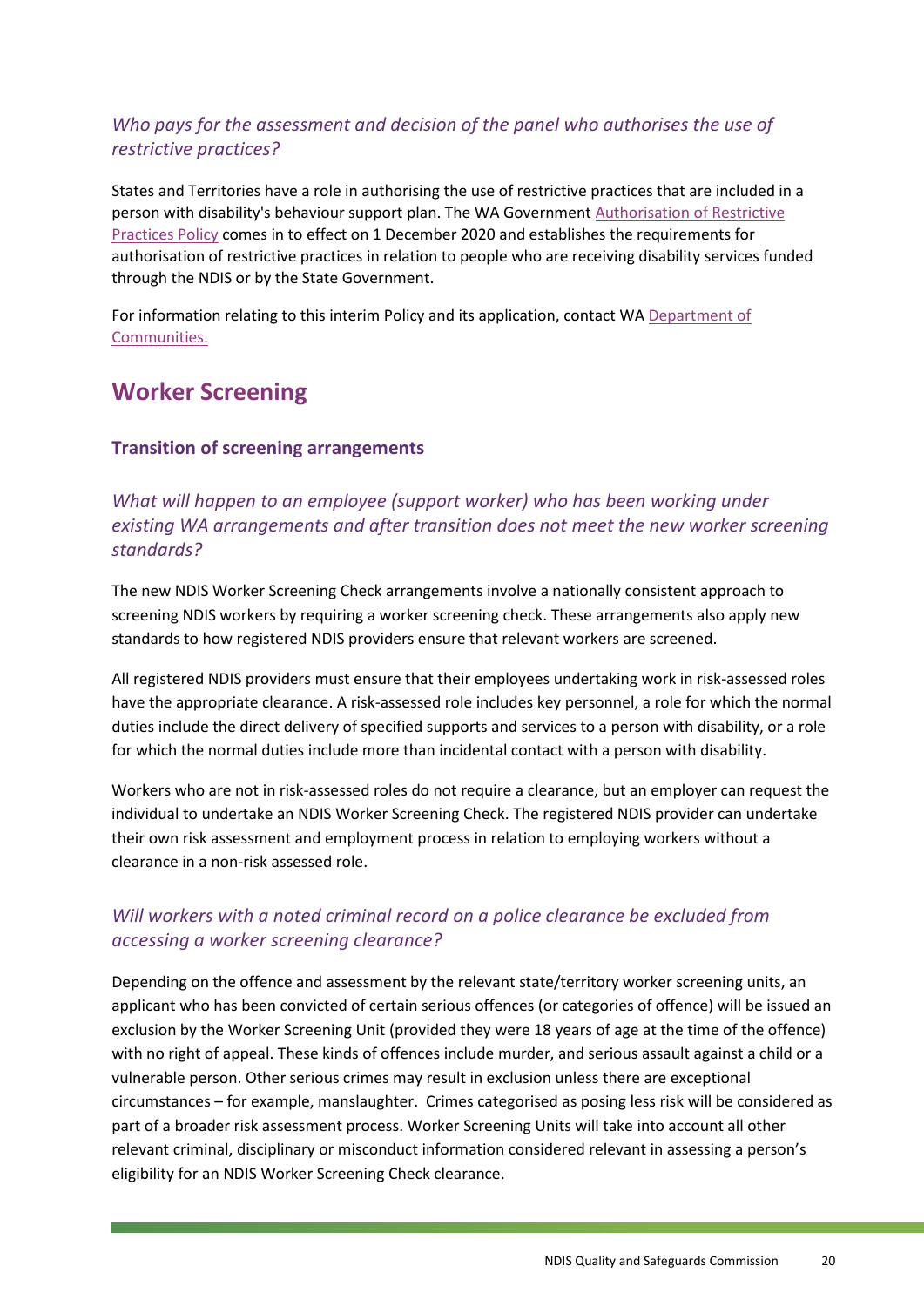### *If staff work across multiple states, is their check done in their state of residence and valid across all states?*

Workers get screened in the state or territory they reside in and, once cleared, will be able to work across Australia with an NDIS Worker Screening Check. The check will replace existing state and territory screening arrangements for working with NDIS participants (it should be noted it does not replace Working with Children Checks).

### *What do registered providers need to do to meet worker screening check requirements?*

Registered NDIS providers must ensure that particular workers have an appropriate check as a requirement of NDIS provider registration. This guarantees that key personnel and workers in roles delivering specified NDIS supports or specified NDIS services, or with more than incidental contact with people with disability, do not pose an unacceptable risk to the safety and wellbeing of NDIS participants.

Until the NDIS Worker Screening Unit is operational in your state, registered NDIS providers must ensure your workers in risk-assessed positions meet the acceptable check requirements in the state or territory in which the worker is operating. These interim checks are not portable. This means your workers delivering NDIS services and supports to people with disability must have an acceptable check in each state and/or territory in which they work.

If you have new workers in risk-assessed positions who have no check, or workers whose check has expired, they must be screened in accordance with the [interim screening arrangements](https://www.ndiscommission.gov.au/providers/provider-responsibilities/worker-screening#06) in the state or territory until further notice.

### *Do all NDIS workers get placed on the NDIS Worker Screening data base? Is this compulsory and what are the requirements?*

On 1 February 2021, states and territories will start implementing new NDIS worker screening arrangements as part of a national approach to worker screening. Once the new national worker screening arrangements have commenced, registered NDIS providers will be required to only engage workers in risk assessed roles who have an NDIS worker screening clearance.

A person will have an acceptable check when they meet the requirements of the transitional and special arrangements that apply to the state or territory where they provide NDIS supports and services to people with disabilities. At this stage there are no such arrangements for Western Australia because the [National Disability Insurance Scheme \(Practice Standards—Worker Screening\) Rules 2018](https://www.ndiscommission.gov.au/about/legislation-rules-policies) will not apply to providers in that state until 1 December 2020.

#### *Will participants have access to the NDIS Worker Screening database if they employ unregistered providers?*

The NDIS Worker Screening Database will support the NDIS Worker Screening Check. The NDIS Commission is responsible for establishing, operating and maintaining the database.

The NDIS Worker Screening Database will commence operation when the NDIS Worker Screening Check commences in a state or territory.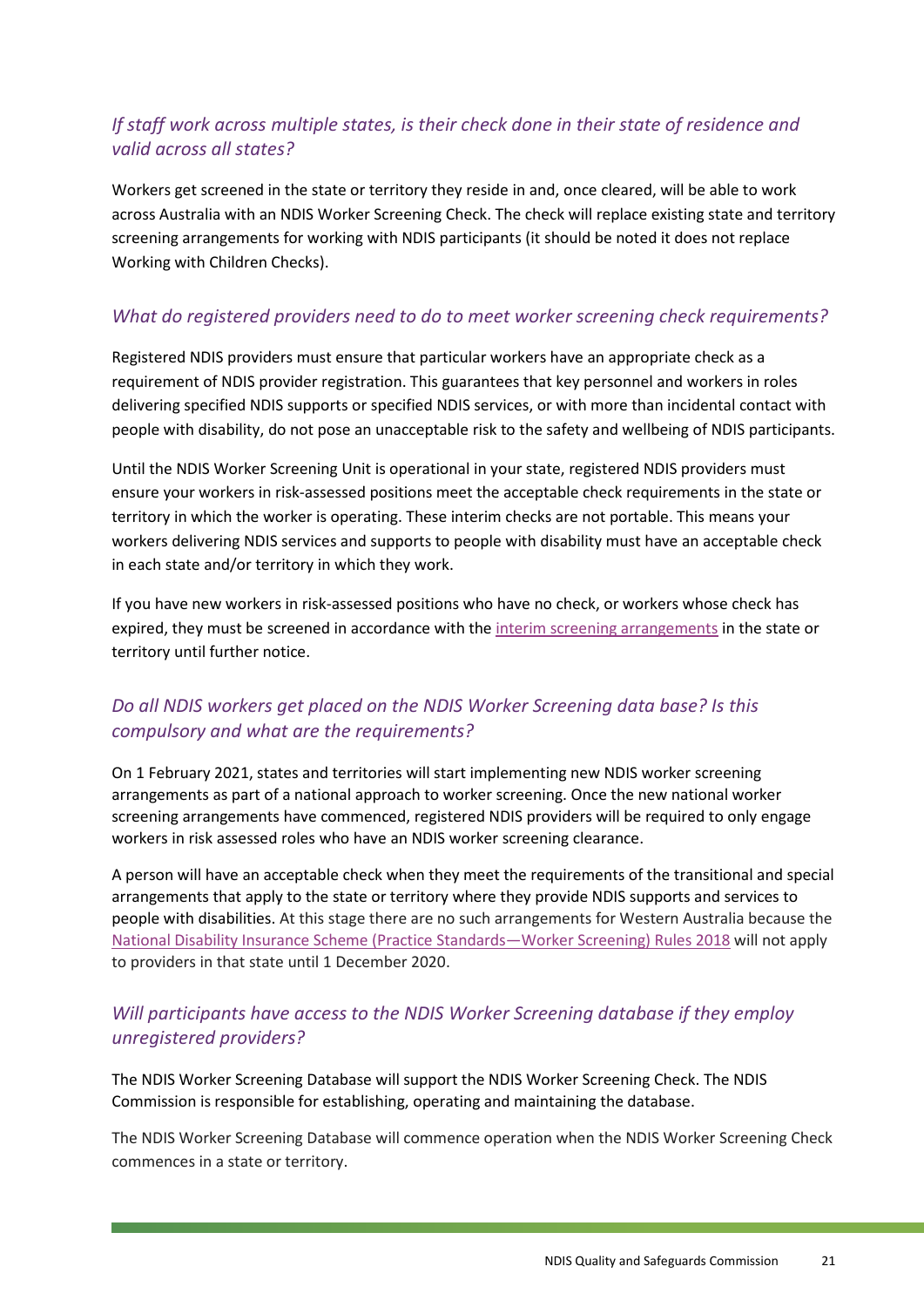NDIS providers and individuals, including self-managed participants (or their representatives), will need to apply to the NDIS Commission to access information stored on the database. Information about how to access and use the NDIS Worker Screening Database will be available closer to commencement of its operation.

Further information about NDIS Worker Screening is available on our [Worker Screening overview page.](https://www.ndiscommission.gov.au/about/ndis-worker-screening-check)

### *Will the NDIS Worker Screening arrangements clearly outline if an NDIS provider requires other checks for example a Police clearance or working with children check?*

Registered NDIS providers are responsible for identifying which roles are risk assessed roles, and ensuring all workers in these roles have an NDIS Worker Screening clearance or an acceptable check under the transitional and special arrangements.

Registered NDIS providers will not be required to ensure that workers who do not work in risk assessed roles have an NDIS Worker Screening clearance or an acceptable check under the transitional and special arrangements. However, an NDIS provider or self-managed participant may, as a safety measure, choose to request a worker has an NDIS worker screening clearance, or an acceptable check under the transitional and special arrangements, prior to engaging that worker in a role that is not a risk assessed role.

### *I manage very remote Aboriginal communities with a 'thin market'. I hope to draw upon suitable, willing and able local people as support workers who may have a criminal history. If I develop a risk management plan around their employment - can they be employed or will the new NDIS worker screening arrangements rules them out?*

Depending on the offence and assessment by the relevant state/territory worker screening units, an applicant who has been convicted of certain serious offences (or categories of offence) will be issued an exclusion by the Worker Screening Unit (provided they were 18 years of age at the time of the offence) with no right of appeal.

These kinds of offences include murder, and serious assault against a child or a vulnerable person. Other serious crimes may result in exclusion unless there are exceptional circumstances – for example, manslaughter. Crimes categorised as posing less risk will be considered as part of a broader risk assessment process. Worker Screening Units will take into account all other relevant criminal, disciplinary or misconduct information considered relevant in assessing a person's eligibility for an NDIS Worker Screening Check clearance.

# <span id="page-21-0"></span>**Compliance and Enforcement**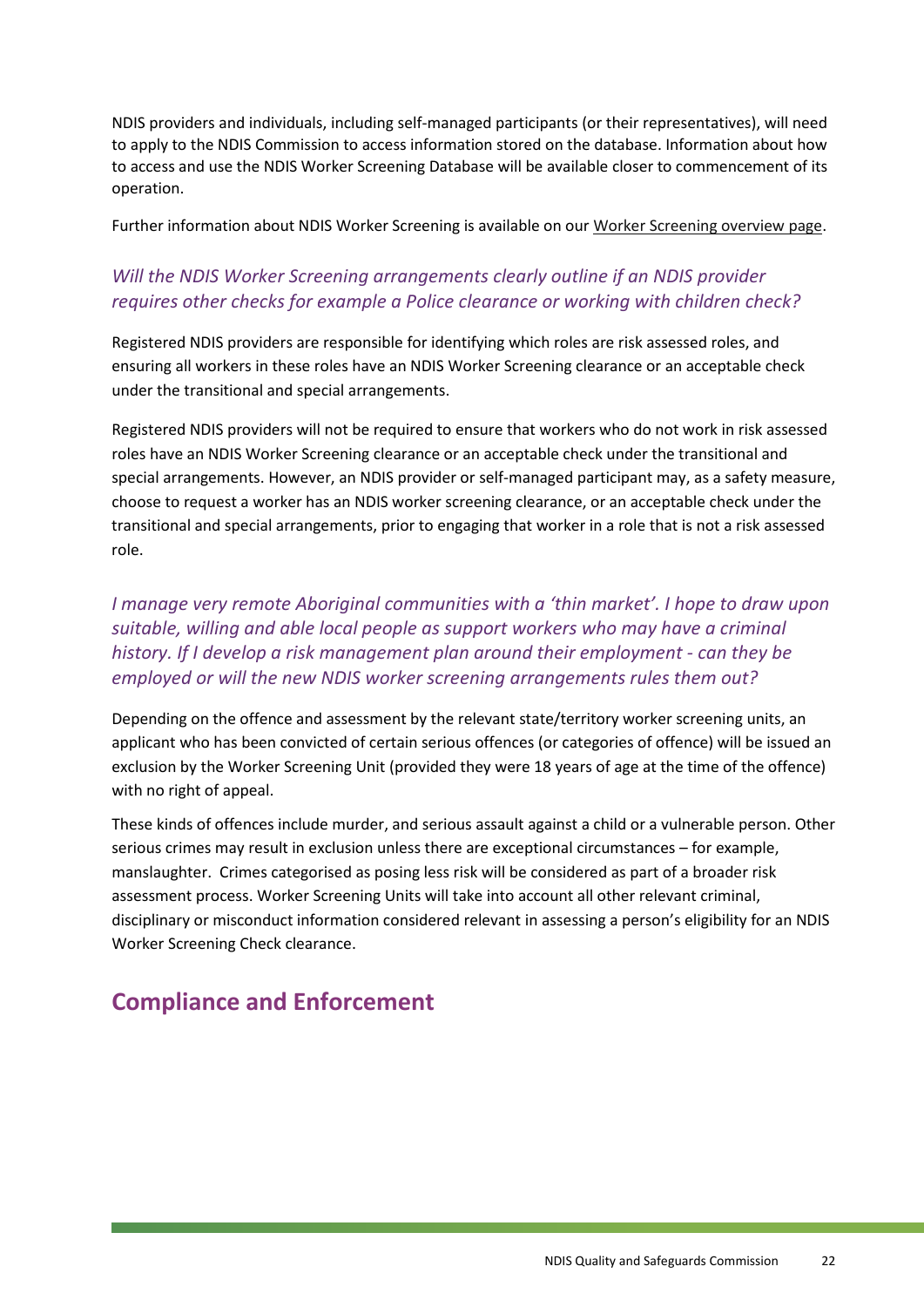#### <span id="page-22-0"></span>**Investigation powers**

### *Does the NDIS Commissioner have investigative powers or will the NDIS Commission rely on self-reports, self-evaluation and evaluators' reports?*

One of the NDIS Commissioner's core functions is to secure compliance with the *National Disability Insurance Scheme Act* 2013 (NDIS Act) through effective compliance and enforcement arrangements, including through the monitoring and investigations functions conferred on the Commissioner.

The NDIS Commission may use a range of compliance and investigative tools to prevent and address contraventions of the NDIS Act including education, compelling the provision of documents, executing monitoring and investigation warrants and working closely with other complaints and regulatory bodies. The NDIS Act also provides us with a range of compliance and enforcement powers, including the power to make banning orders, issue compliance notices, infringement notices and commence civil penalty proceedings.

The NDIS Commission will take a risk-responsive and proportionate approach to regulation, applying the strongest actions to the most serious non-compliance.

For further information, refer to th[e NDIS Commission Compliance and Enforcement Policy.](https://www.ndiscommission.gov.au/sites/default/files/documents/2019-06/compliance-and-enforcement-policy-v2-june-2019-word.pdf)

## <span id="page-22-1"></span>**Other**

### <span id="page-22-2"></span>**COVID-19**

#### *What is the role of the NDIS Commission during the COVID-19 pandemic?*

During the COVID-19 pandemic, the NDIS Commission has continued to perform its functions which include being responsible for the registration of providers, handling complaints, and having oversight of reportable incidents.

In response to the pandemic, we have been working closely with the NDIA, State and Territory public health authorities, and other Commonwealth agencies to ensure continuity of supports for participants and access to PPE through the National Medical Stockpile (NMS) where other avenues have been exhausted. We are also closely monitoring the impact of the pandemic on providers through the Notification of event – COVID-19 (registered provider) forms submitted to the NDIS Commission.

The role of the NDIS Commission has been to continue to regulate all NDIS supports and services and assist the NDIS Quality & Safeguards Commissioner in performing all of the their functions as set out under the *National Disability Insurance Scheme Act 2013*. We have supported providers to understand their continued obligations to ensure the quality and safety of supports to NDIS participants. This has included communicating public health directions and advice relevant to NDIS providers, and reinforcing provider obligations to provide supports to NDIS participants in a safe and competent manner. These obligations include managing and mitigating risks to NDIS participants and making any changes to supports and services that are necessary to avoid risks.

We have been publishing regular provider alerts, factsheets, and links to relevant government advice and training, which can be accessed from the [COVID-19 webpage.](https://www.ndiscommission.gov.au/resources/coronavirus-covid-19-information) We have also published a dedicated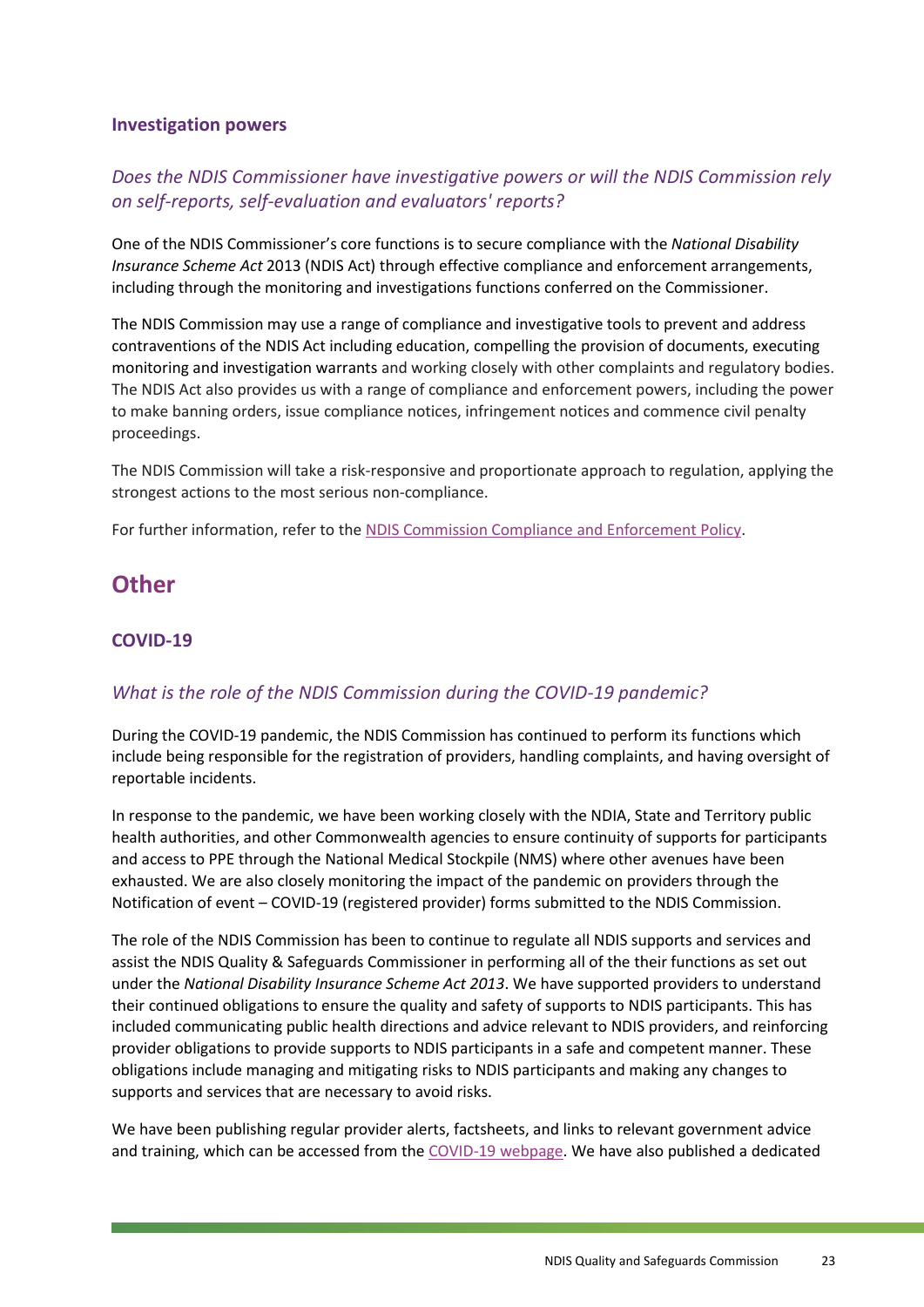COVID-19 webpage for participants with information on what they can expect from their providers during this time, and links to accessible information.

We have ensured providers provide us with information about changes to supports and services as a result of the pandemic, so we can monitor changes in the market and potential risks to people with disability. This includes reporting suspected or confirmed infections of NDIS participants and workers, so we can work with the NDIA to response to any support required by a person as a result of COVID-19.

Where providers are found to be in breach of their obligations, a proportionate regulatory approach is being applied consistent with our Compliance and Enforcement Policy, concentrating on supporting providers to be agile and resourceful in meeting their obligations, and to continue to uphold the rights of NDIS participants and their need for continuity of supports and services to keep them safe and healthy.

#### <span id="page-23-0"></span>**Personal Protective Equipment**

#### *How do providers access Personal Protective Equipment (PPE)?*

We published an update[d fact sheet](https://www.ndiscommission.gov.au/document/2001) on our website in July 2020 with information on how to access PPE, when it should be used, how requests for PPE are prioritised and update on current availability of PPE in Australia.

As the COVID-19 pandemic continues in Australia, some states and territories have updated their advice about when you should use PPE when providing supports and services for people with disability. Please stay updated with the latest advice from your [state or territory's public health unit](https://www.health.gov.au/about-us/contact-us/local-state-and-territory-health-departments) to ensure you and your workers are complying with local guidance.

NDIS providers and self-managing participants who can no longer access PPE supplies through usual means can contact the National Medical Stockpile (NMS) by emailing [NDISCOVIDPPE@health.gov.au.](mailto:NDISCOVIDPPE@health.gov.au)

Our [provider alerts](https://www.ndiscommission.gov.au/news-media/provider-newsletters#alerts) also contain updates on guidance for PPE including a [PPE Buyers Guide.](https://ndisqualityandsafeguardscommission.createsend1.com/t/t-l-xttvll-l-r/)

We recommend you keep up to date with our COVID-1[9 webpage](https://www.ndiscommission.gov.au/resources/coronavirus-covid-19-information) as it contains regular updates and important information for providers.

#### <span id="page-23-1"></span>**Access to slides and recording**

#### *Will the slides be available after this webinar? Can we get the recording of the session?*

The recording of the webinar (which includes the presentation slides) is now available on the [Western](https://www.ndiscommission.gov.au/wa)  [Australia](https://www.ndiscommission.gov.au/wa) webpage of the NDIS Commission website.

#### <span id="page-23-2"></span>**Relationship between NDIS, NDIA and NDIS Commission**

#### *What is the relationship between the NDIS, NDIA and the NDIS Commission?*

The NDIS is the National Disability Insurance Scheme to provide funding and support to people with disability to access services and supports.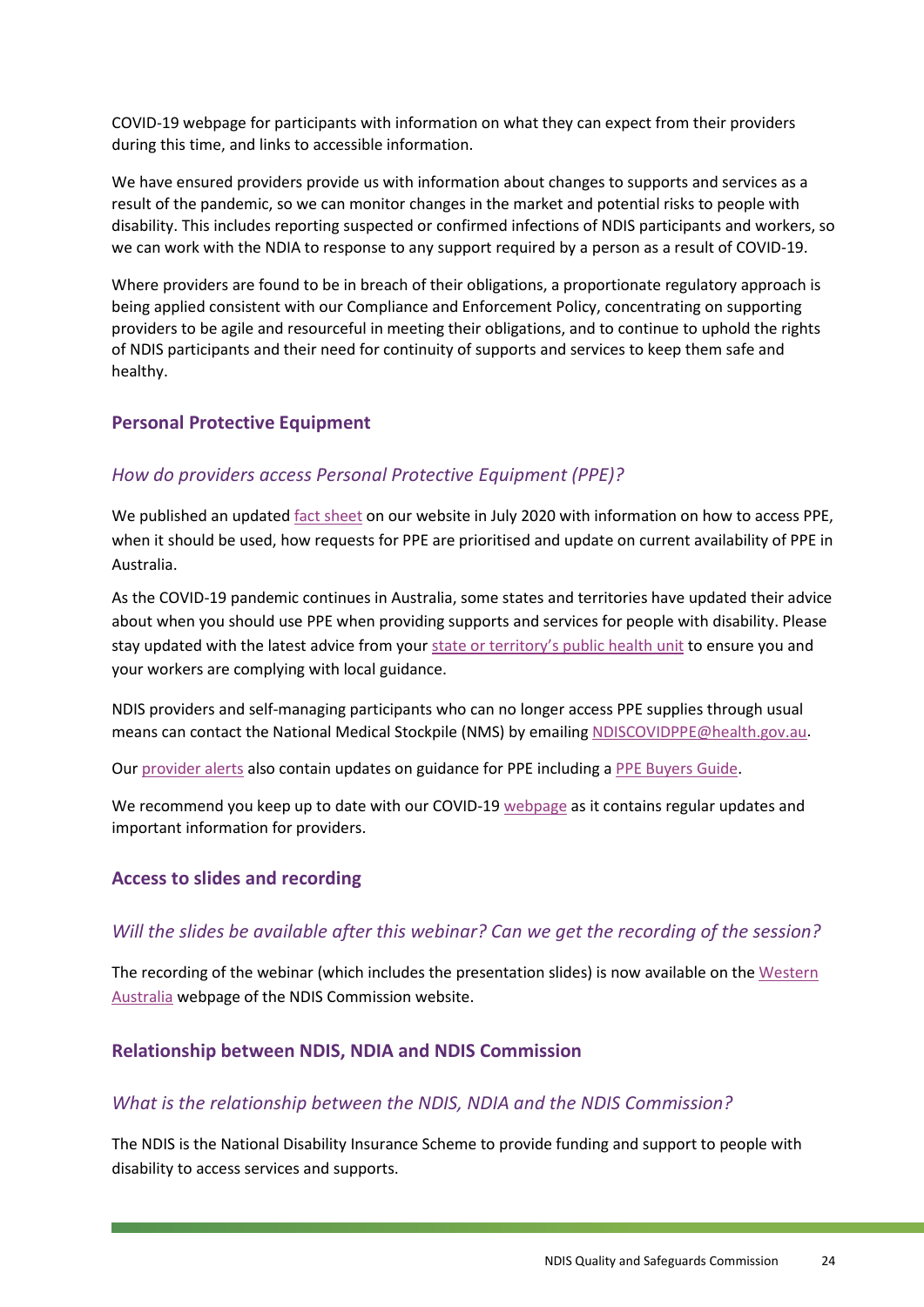The National Disability Insurance Agency (NDIA) implements and administers the NDIS, including assisting participants to access the NDIS, manage planning, payments and pricing and detect and investigate allegations of fraud.

The NDIS Commission regulates NDIS providers and works to improve the quality and safety of NDIS supports and services by monitoring and securing compliance with the *National Disability Insurance Act 2013* and associated Rules.

#### <span id="page-24-0"></span>**Provider pricing**

#### *Will the rates that providers charge be impacted?*

The NDIA sets price limits for some supports. Pricing related information including the NDIS Price Guide 2020-21 is available on the [NDIA website.](https://www.ndis.gov.au/providers/price-guides-and-pricing)

The NDIS Commission is independent of the NDIA and provides a nationally consistent approach to quality and safeguards in the NDIS. The role of the NDIS Commission is to promote the rights of participants, and to work with providers in providing safe and high-quality supports and services to people with disability.

#### <span id="page-24-1"></span>**Finding service providers**

### *How do I find service providers that can deliver specialist supports such as Occupational Therapy or Speech Therapy?*

A provider's registration details can be found by entering their business or legal name on th[e NDIS](https://www.ndiscommission.gov.au/resources/ndis-provider-register/search)  [Provider Register](https://www.ndiscommission.gov.au/resources/ndis-provider-register/search) which can be found on the [NDIS Commission website](https://www.ndiscommission.gov.au/)

#### <span id="page-24-2"></span>**Worker Orientation Module**

### *Our services are largely provided with volunteer support i.e. supporting participants physically on a horse. Are all of our volunteers required to undertake the NDIS orientation module?*

The Worker Orientation Module 'Quality, Safety and You' is an interactive online course that explains the obligations of workers under the [NDIS Code of Conduct](https://www.ndiscommission.gov.au/document/571) – from the perspective of NDIS participants. It was developed in consultation with the sector, including NDIS providers and people with a disability. All registered NDIS providers should include the module in their induction process for workers, and encourage existing workers to undertake the module over time, as part of their ongoing learning and to support compliance with the [NDIS Code of Conduct.](https://www.ndiscommission.gov.au/document/571)

The Worker Orientation Module is a free resource available to all NDIS providers and their employees to support a consistent understanding of the expectations of working in the NDIS. It takes approximately 90 minutes to complete the four modules that can be completed in parts. Once completed, workers will receive a Certificate of Completion.